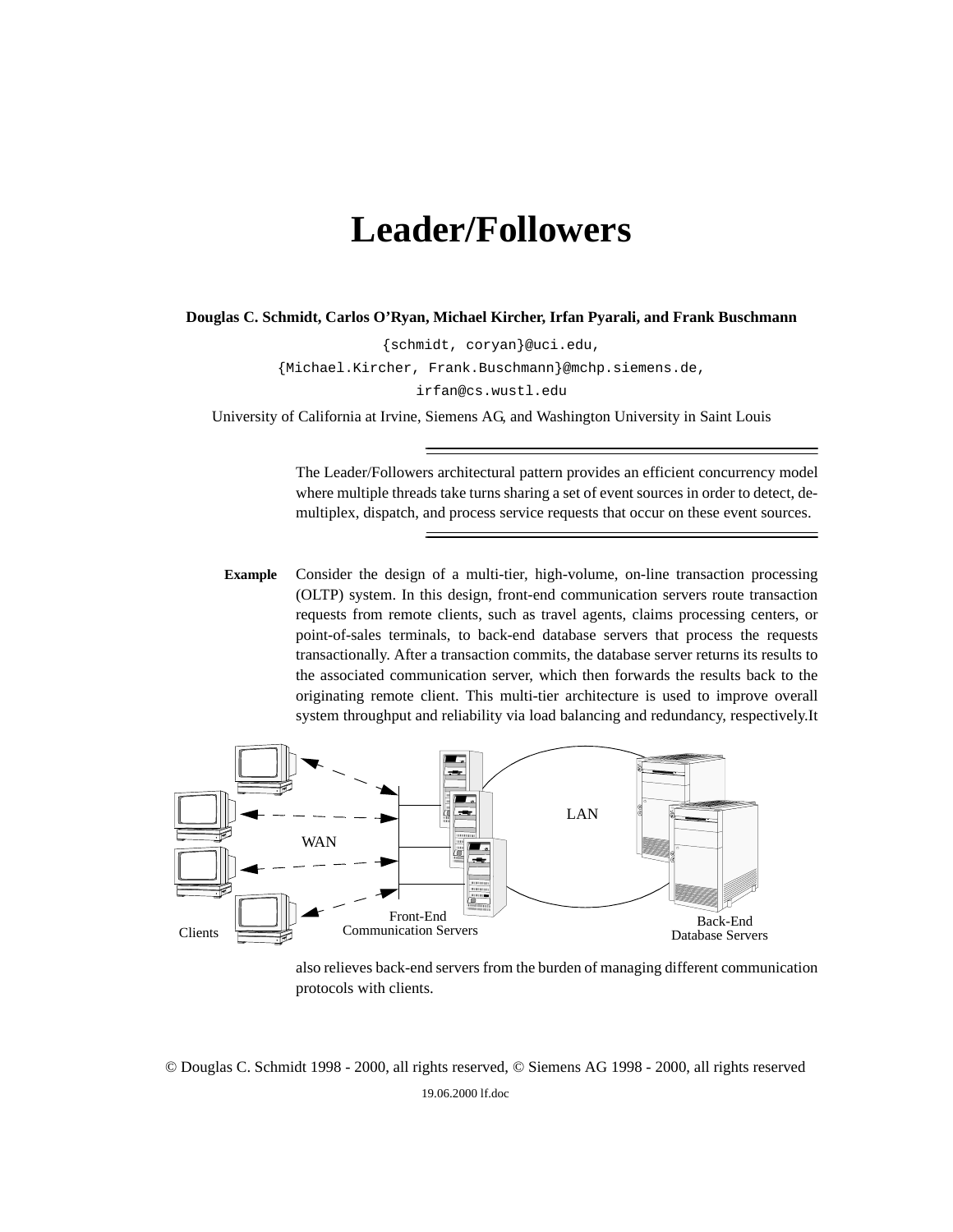Front-end communication servers are actually ``hybrid'' client/server applications that perform two primary tasks:

- 1 They receive requests arriving simultaneously from hundreds or thousands of remote clients over wide area communication links, such as X.25 or TCP/IP.
- 2 They validate the remote client requests and forward valid requests over TCP/IP connections to back-end database servers.

In contrast, the back-end database servers are ``pure'' servers that perform their designated transactions and return results back to clients via front-end communication servers. Both types of OLTP servers spend most of their time processing various types of I/O operations in response to requests.

A common strategy for improving OLTP server performance is to use a multithreaded concurrency model that processes requests and results simultaneously [HPS99]. In theory, threads can run independently, increasing overall system throughput by overlapping network and disk I/O processing with OLTP computations, such as validations, indexed searches, table merges, triggers, and stored procedure executions. In practice, however, it is challenging to design a multithreading model that allows front-end and back-end servers to perform I/O operations and OLTP processing efficiently.

One way to multi-thread an OLTP back-end server is to create a thread pool based on the *Half-Sync/Half-Reactive* variant of the Half-Sync/Half-Async pattern [POSA2]. In large-scale OLTP systems, the number of socket handles may be much larger than the number of threads. In this case, an event demultiplexer, such as select [Ste97], poll [Rago93], or WaitForMultipleObjects [Sol98], can be used to wait for events to occur on a socket handle set. However, certain types of event demultiplexers, most notably select and poll, do not work correctly if invoked with the same handle set by multiple threads. To overcome this limitation, therefore, the server contains a dedicated *network I/O* thread that uses the select() [Ste97] event demultiplexer to wait for events to occur on a set of socket handles connected to front-end communication servers.

When activity occurs on handles in the set,  $select()$  returns control to the network I/O thread and indicates which socket handles in the set have events pending. The I/ O thread then reads the transaction requests from the socket handles, stores them into dynamically allocated requests, and inserts these requests into a synchronized message queue implemented using the Monitor Object pattern [POSA2]. This message queue is serviced by a pool of *worker threads*. When a worker thread in the pool is available, it removes a request from the queue, performs the designated transaction, and then returns a response to the front-end communication server.

19.06.2000 lf.doc

I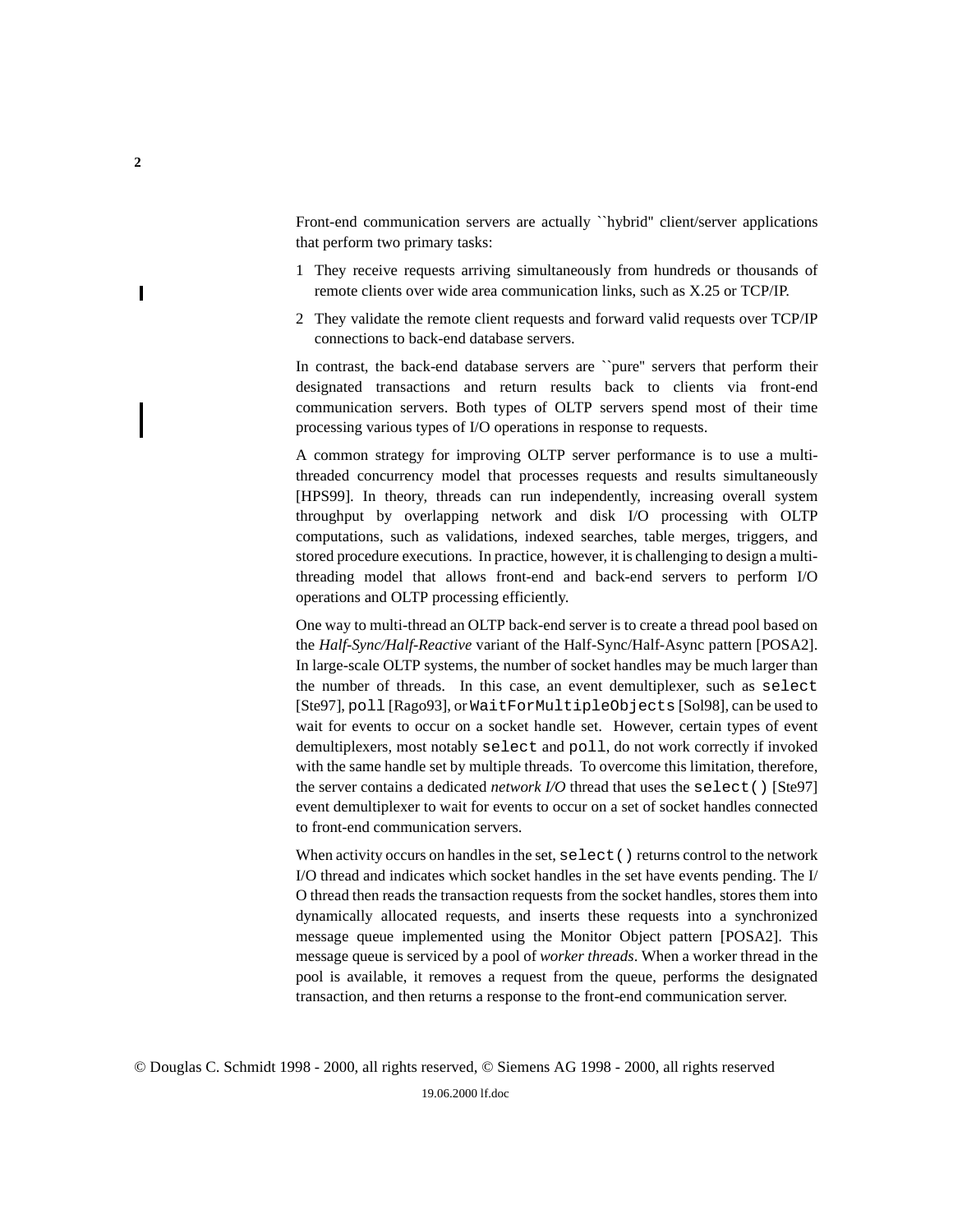

Although the threading model described above is used in many concurrent applications, it can incur excessive overhead when used for high-volume servers, such as those in our OLTP example. For instance, even with a light workload, the Half-Sync/Half-Reactive thread pool will incur a dynamic memory allocation, multiple synchronization operations, and a context switch to pass a request message between the network I/O thread and a worker thread, which makes even the best-case latency unnecessarily high [PRS+99]. Moreover, if the OLTP back-end server is run on a multi-processor, significant overhead can occur from processor cache coherency protocols used to transfer requests between threads [SKT96].

If the OLTP back-end servers run on an operating system platform that supports asynchronous I/O efficiently, the Half-Sync/Half-Reactive thread pool can be replaced with a purely asynchronous thread pool based on the Proactor pattern [POSA2]. This alternative will reduce much of the synchronization, context switch, and cache coherency overhead outlined above by eliminating the network I/O thread. Many operating systems do not support asynchronous I/O, however, and those that do often support it inefficiently.<sup>1</sup> Yet, it is essential that high-volume OLTP servers demultiplex requests efficiently to threads that can process the results concurrently.

- **Context** An event-driven application where multiple service requests contained in events arrrive from a set of event sources and must be processed efficiently by multiple threads that share the event sources.
- **Problem** Multi-threading is a common technique to implement applications that process multiple events concurrently. Implementing *high-performance* multi-threaded server

1. For instance, UNIX operating systems often support asynchronous I/O by spawning a thread for each asynchronous operation, thereby defeating the potential performance benefits of asynchrony.

© Douglas C. Schmidt 1998 - 2000, all rights reserved, © Siemens AG 1998 - 2000, all rights reserved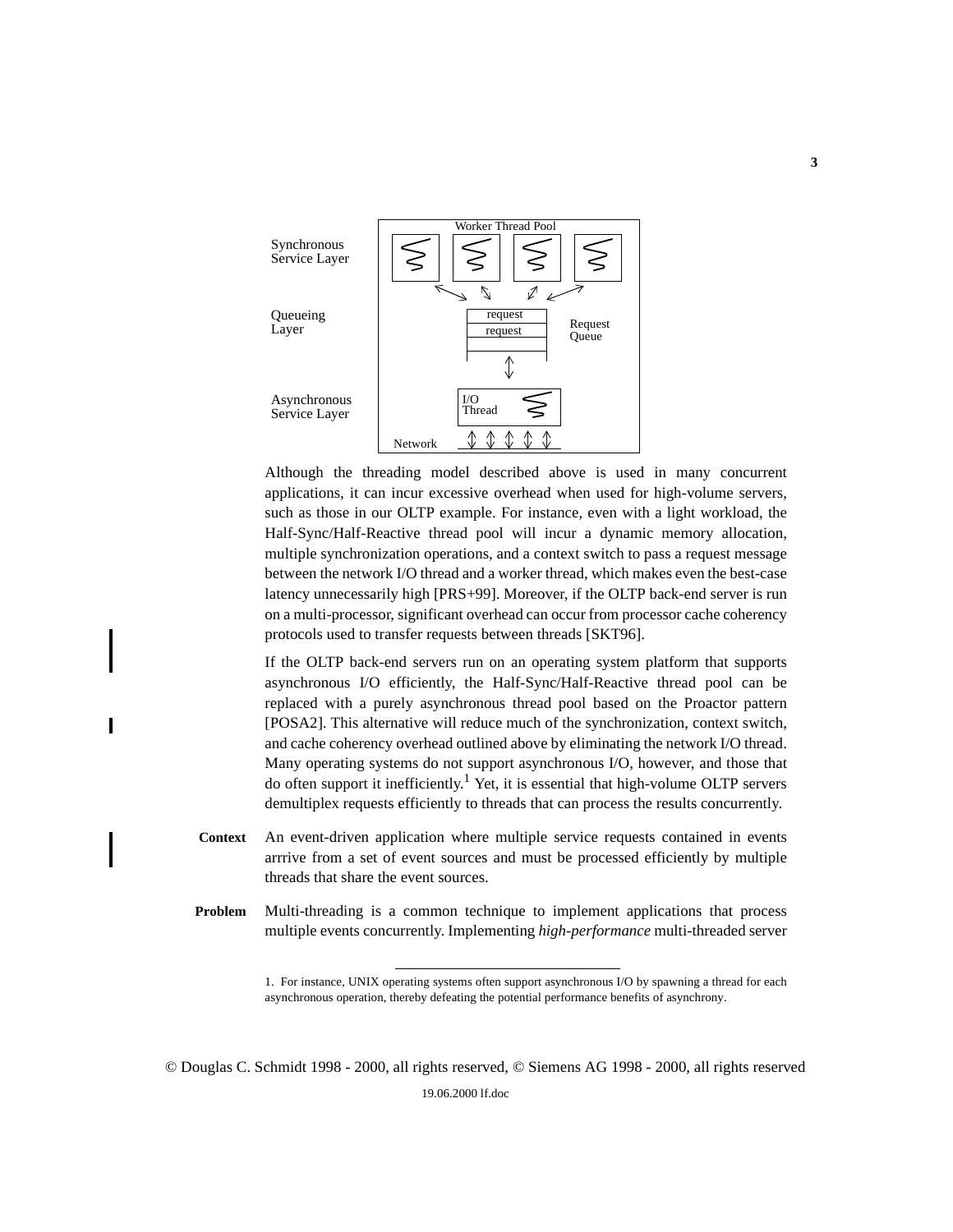applications is hard, however. These applications often process a high volume of multiple types of events, such as the CONNECT, READ, and WRITE events in our OLTP example, that arrive simultaneously. To address this problem effectively, the following three *forces* must be resolved:

• Service requests can arrive from multiple event sources, such as multiple TCP/IP socket handles [Ste97], that are allocated for each connected client. A key design force, therefore, is determining efficient *demultiplexing associations* between threads and event sources. In particular, associating a thread for each event source may be infeasible due to the scalability limitations of applications or the underlying operating system and network platforms.

 $\hat{A}$  For our OLTP server applications, it may not be practical to associate a separate thread with each socket handle. In particular, as the number of connections increase significantly, this design may not scale efficiently on many operating system platforms. o

• To maximize performance, key sources of concurrency-related overhead, such as context switching, synchronization, and cache coherency management, must be minimized. In particular, concurrency models that allocate memory dynamically for each request passed between multiple threads will incur significant overhead on conventional multi-processor operating systems.

 For instance, implementing our OLTP servers using the *Half-Sync/Half-Reactive* [POSA2] outlined in the *Example* section requires memory to be allocated dynamically in the network I/O thread to store incoming transaction requests into the message queue. This design incurs numerous synchronizations and context switches to insert the request into, or remove the request from, the message queue.  $\qquad \qquad$  0

• Multiple threads that demultiplex events on a shared set of event sources must coordinate to prevent *race conditions*. Race conditions can occur if multiple threads try to access or modify certain types of event sources simultaneously.

 $\hat{A}$  For instance, a pool of threads cannot use select() [Ste97] to demultiplex a set of socket handles because the operating system will erroneously notify more than one thread calling select() when I/O events are pending on the same set of socket handles [Ste97]. Moreover, for bytestream-oriented protocols, such as TCP, having multiple threads invoking read() or write() on the same socket handle will corrupt or lose data. o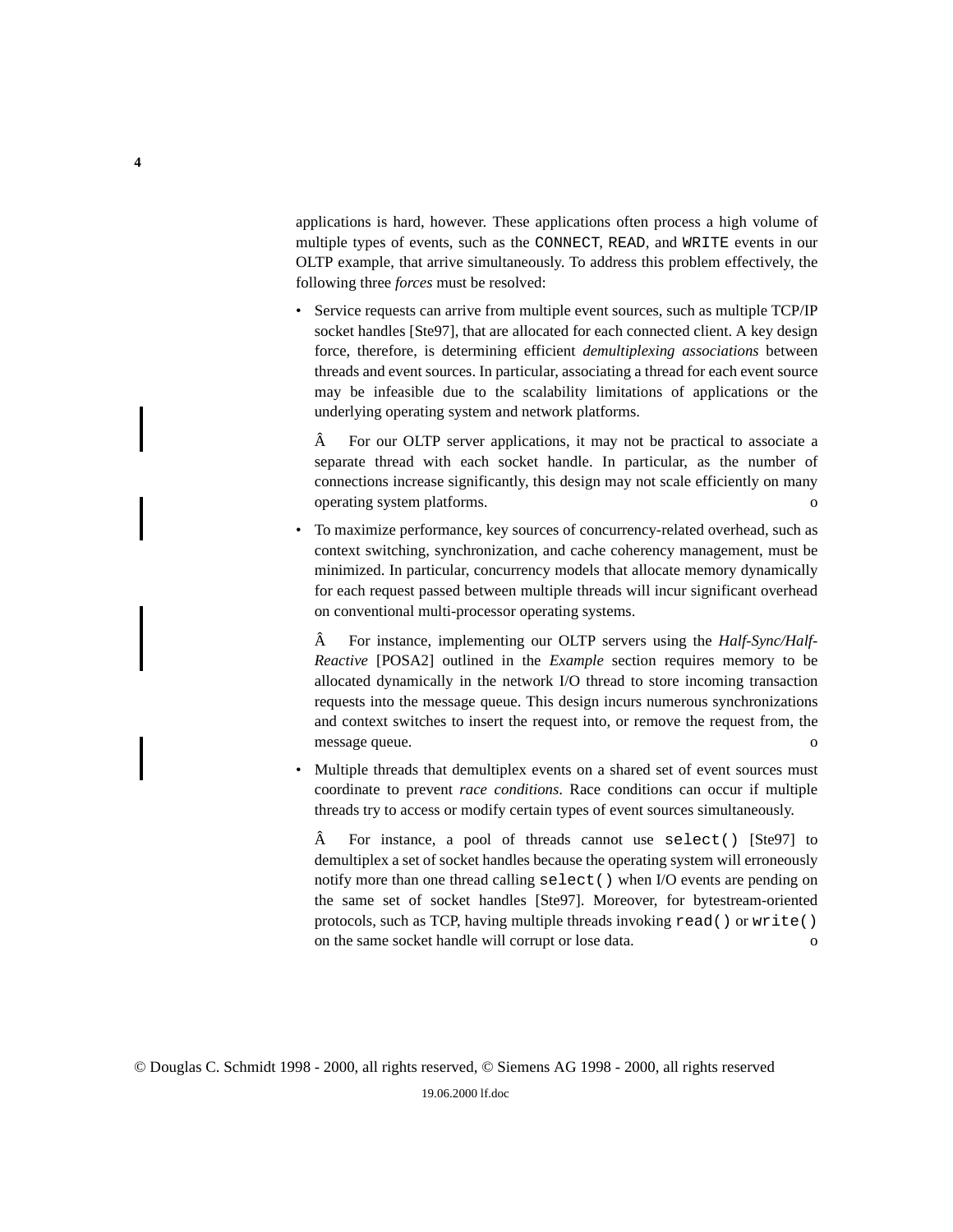**Solution** Structure a pool of threads to share a set of event sources efficiently by *taking turns* demultiplexing events that arrive on these event sources and synchronously dispatching the events to application services that process them.

> In detail: design a *thread pool* mechanism that allows multiple threads to coordinate themselves and protect critical sections while detecting, demultiplexing, dispatching, and processing events. In this mechanism, allow one thread at a time—the *leader* to wait for an event to occur from a *set of event sources*. Meanwhile, other threads the *followers*—can queue up waiting their turn to become the leader. After the current leader thread detects an event from the event source set, it first promotes a follower thread to become the new leader. It then plays the role of a *processing* thread, which demultiplexes and dispatches the event to a designated *event handler* that performs application-specific event handling in the processing thread. Multiple processing threads can handle events concurrently while the current leader thread waits for new events on the set of event sources shared by the threads. After handling its event, a processing thread reverts to a follower role and waits to become the leader thread again.

**Structure** The participants in the Leader/Followers pattern include the following:

*Handles* are provided by operating systems to identify event sources, such as network connections or open files, that can generate and queue events. Events can originate from external sources, such as CONNECT events or READ events sent to a service from clients, or internal sources, such as time-outs. A *handle set* is a collection of handles that can be used to wait for one or more events to occur on handles in the set. A handle set returns to its caller when it is possible to initiate an operation on a handle in the set without the operation blocking.

 $\hat{A}$  For example, OLTP servers are interested in two types of events—CONNECT events and READ events—which represent incoming connections and transaction requests, respectively. Both front-end and back-end servers maintain a separate connection for each client, where clients of front-end servers are the so-called 'remote' clients and front-end servers themselves are clients of back-end servers. Each connection is a source of events that is represented in a server by a separate socket handle. Our OLTP servers use the select() event demultiplexer, which **5**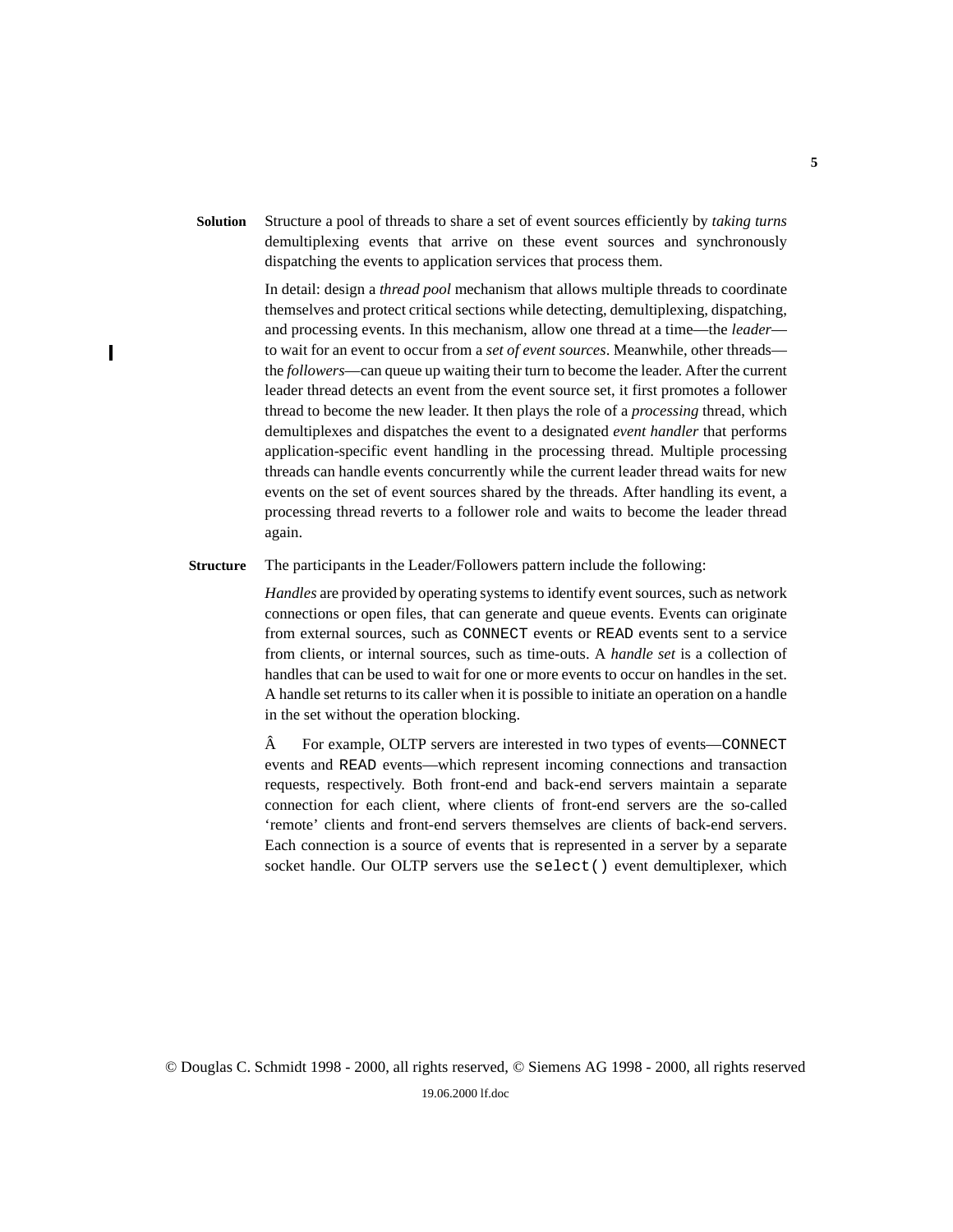identifies handles whose event sources have pending events, so that applications can invoke I/O operations on these handles without blocking the calling threads.  $\qquad o$ 

| <b>Class</b><br>Handle and<br>Handle Set                                                                                                                                            | Collaborator |
|-------------------------------------------------------------------------------------------------------------------------------------------------------------------------------------|--------------|
| <b>Responsibility</b><br>• A handle identifies a<br>source of events in an<br>operating system<br>• A handle can queue up<br>events<br>• A handle set is a<br>collection of handles |              |

An *event handler* specifies an interface consisting of one or more hook methods [Pree95] [GoF95]. These methods represent the set of operations available to process application-specific events that occur on handle(s) serviced by an event handler.

*Concrete event handlers* specialize from the event handler and implement a specific service that the application offers. In particular, concrete event handlers implement the hook method(s) responsible for processing events received from a handle.

| Class                                                                                            | Collaborator | Class                                                                                                                                                                            | <b>Collaborator</b> |
|--------------------------------------------------------------------------------------------------|--------------|----------------------------------------------------------------------------------------------------------------------------------------------------------------------------------|---------------------|
| <b>Event Handler</b>                                                                             | • Handle     | Concrete Event Handler                                                                                                                                                           | • Handle            |
| <b>Responsibility</b><br>Defines an interface for<br>processing events that<br>occur on a handle |              | <b>Responsibility</b><br>Defines an application<br>service<br>Processes events<br>received on a handle in<br>an application-specific<br>manner<br>Runs in a processing<br>thread |                     |

 For example, concrete event handlers in OLTP front-end communication servers receive and validate remote client requests, and then forward requests to back-end database servers. Likewise, concrete event handlers in back-end database servers receive transaction requests from front-end servers, read/write the appropriate database records to perform the transactions, and return the results to the

© Douglas C. Schmidt 1998 - 2000, all rights reserved, © Siemens AG 1998 - 2000, all rights reserved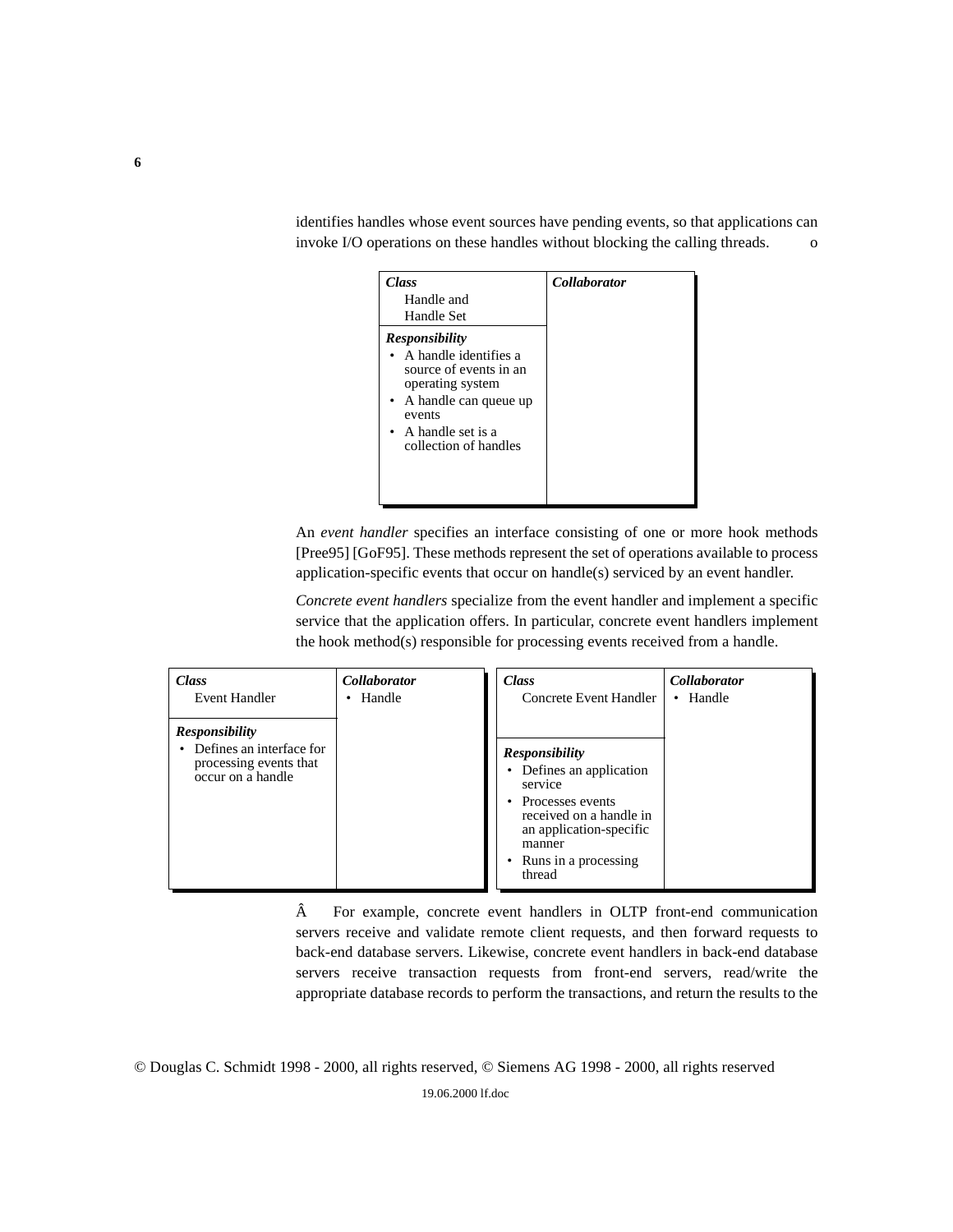front-end servers. All network I/O operations are performed via socket handles, which identify various sources of events.  $\qquad \qquad$  0

At the heart of the Leader/Followers pattern is a *thread pool*, which is a group of threads that share a synchronizer, such as a semaphore or condition variable, and implement a protocol for coordinating their transition between various roles. One or more threads play the *follower* role and queue up on the thread pool synchronizer waiting to play the *leader*role. One of these threads is selected to be the leader, which waits for an event to occur on any handle in its handle set. When an event occurs the following activities occur:

- The current leader thread promotes a follower thread to become the new leader
- The original leader then concurrently plays the role of a *processing thread*, which demultiplexes that event from the handle set to an appropriate event handler and dispatches the handler's hook method to handle the event
- After a processing thread is finished handling an event, it returns to playing the role of a follower thread and waits on the thread pool synchronizer for its turn to become the leader thread again

| Class<br>Thread Pool                                                                                                                                                                                                                                                            | Collaborator<br>• Handle Set<br>Handle |
|---------------------------------------------------------------------------------------------------------------------------------------------------------------------------------------------------------------------------------------------------------------------------------|----------------------------------------|
| <i><b>Responsibility</b></i><br>• Threads that take turns<br>playing three roles: in<br>the leader role they<br>await events, in the pro-<br>cessing role they pro-<br>cess events, in the<br>follower role they<br>queue up to become the<br>leader<br>Contains a synchronizer | <b>Event Handlers</b>                  |

 For example, each OLTP server designed using the Leader/Followers pattern can have a pool of threads waiting to process transaction requests that arrive on event sources identified by a handle set. At any point in time, multiple threads in the pool can be processing transaction requests and sending results back to their clients. One thread in the pool is the current leader, which waits for a new CONNECT and READ event to arrive on the handle set shared by the threads. When this occurs, the leader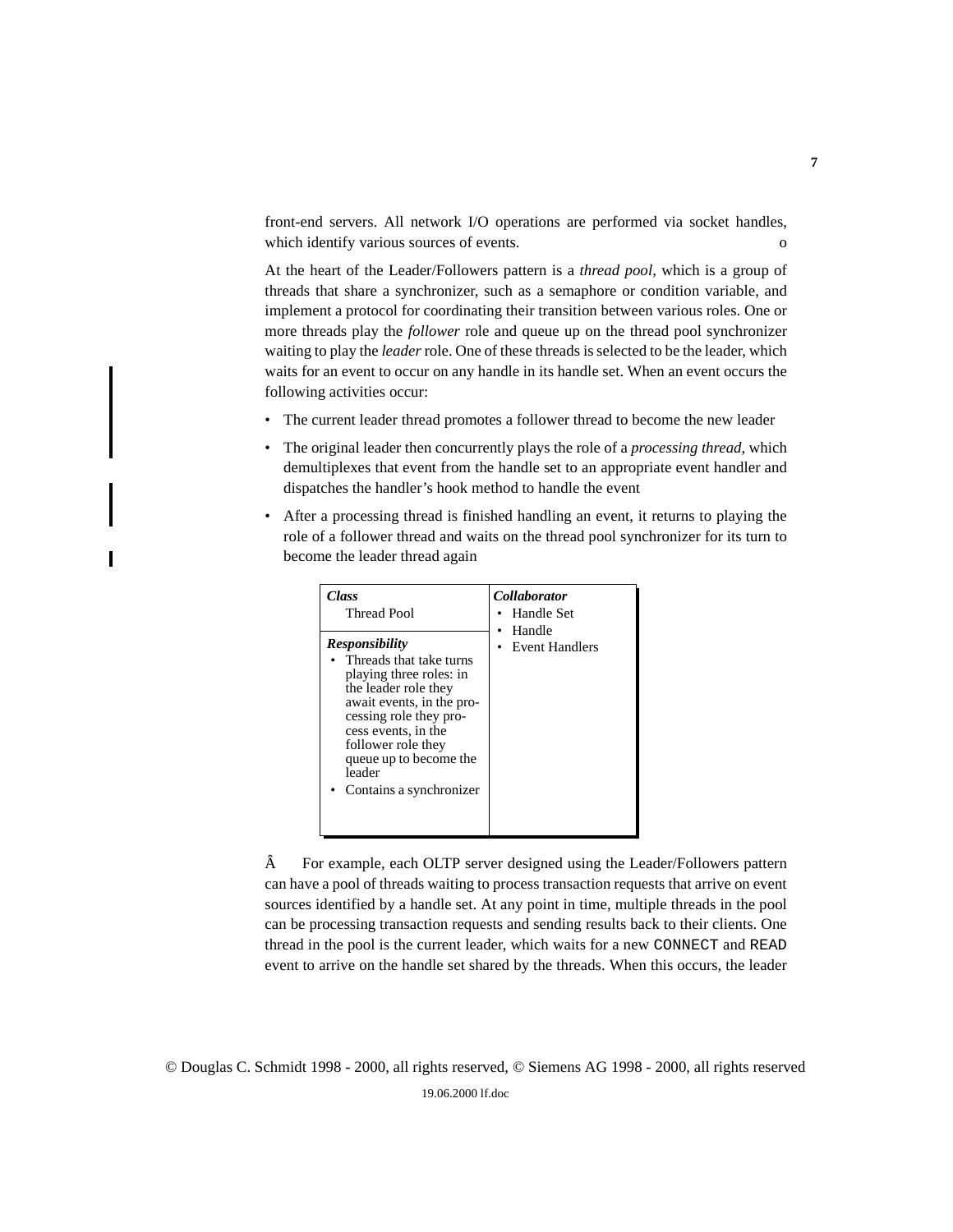thread becomes a processing thread and handles the event, while one of the follower threads in the pool is promoted to become the new leader. o

The following UML class diagram illustrates the structure of participants in the Leader/Followers pattern. In this structure, multiple threads share the same instances of the thread pool, event handler, and handle set participants. The thread pool participant ensures the correct and efficient coordination of the threads.



**Dynamics** The following collaborations occur in the Leader/Followers pattern.

- *Leader thread demultiplexing*. The leader thread waits for an event to occur on any handle in the handle set. If there is no current leader thread, for example, due to events arriving faster than the available threads can service them, the underlying operating system can queue events internally until a leader thread is available.
- *Follower thread promotion*. After the leader thread has detected an new event, it uses the thread pool to choose a follower thread to become the new leader by using one of the promotion protocols described in implementation activity 5.
- *Event handler demultiplexing and event processing*. After helping to promote a follower thread to become the new leader, the former leader thread then plays the role of a processing thread. This thread concurrently demultiplexes the event it detected to the event's associated handler and then dispatches the handler's hook method to process the event. A processing thread can execute concurrently with the leader thread and any other threads that are in the processing state.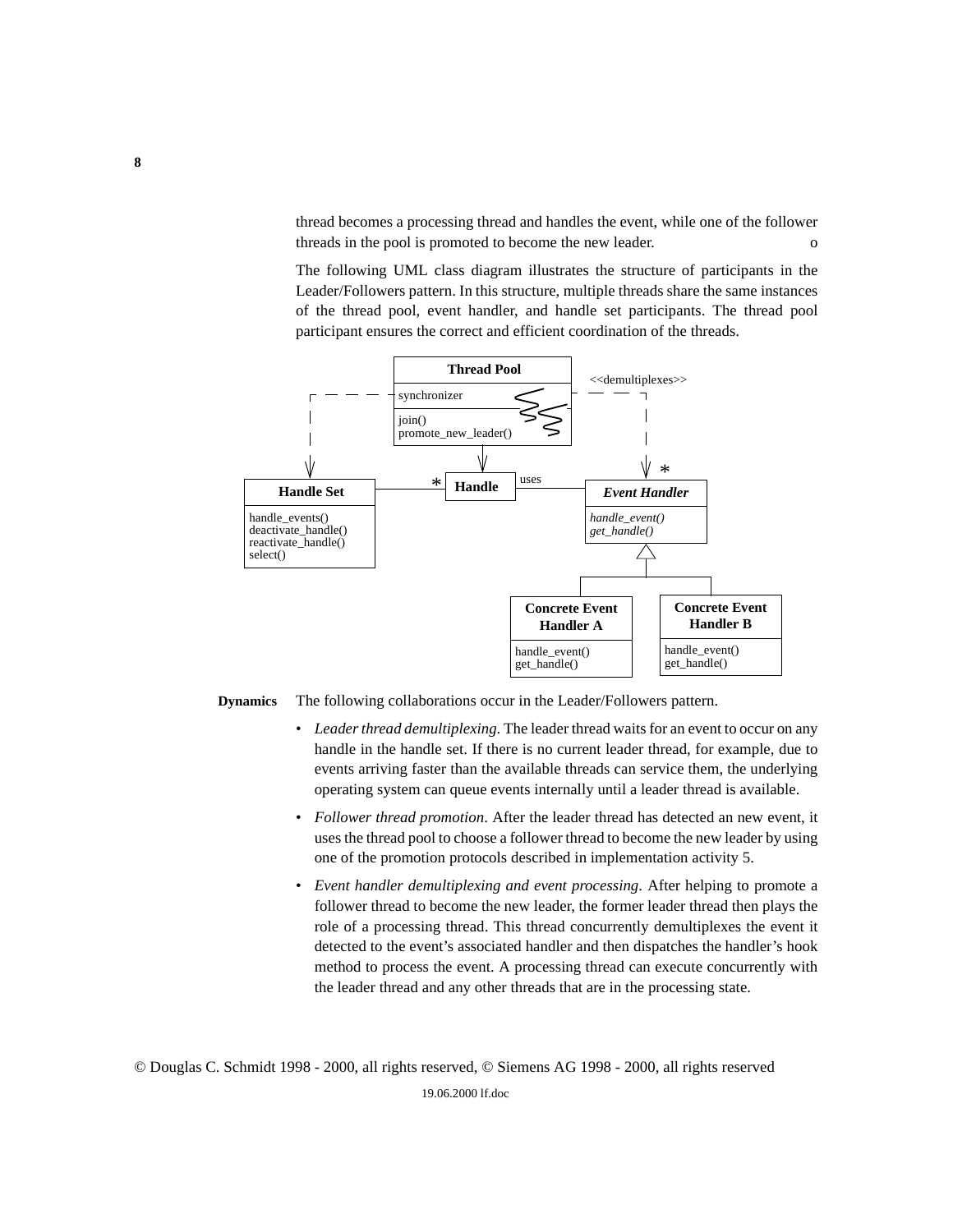• *Rejoining the thread pool*. After the processing thread has run its event handling to completion, it can rejoin the thread pool and wait to process another event. A processing thread can become the leader immediately if there is no current leader thread. Otherwise, the processing thread returns to playing the role of a follower thread and waits on the thread pool synchronizer until it is promoted by a leader thread.



A thread's transitions between states can be visualized in the following diagram:



19.06.2000 lf.doc © Douglas C. Schmidt 1998 - 2000, all rights reserved, © Siemens AG 1998 - 2000, all rights reserved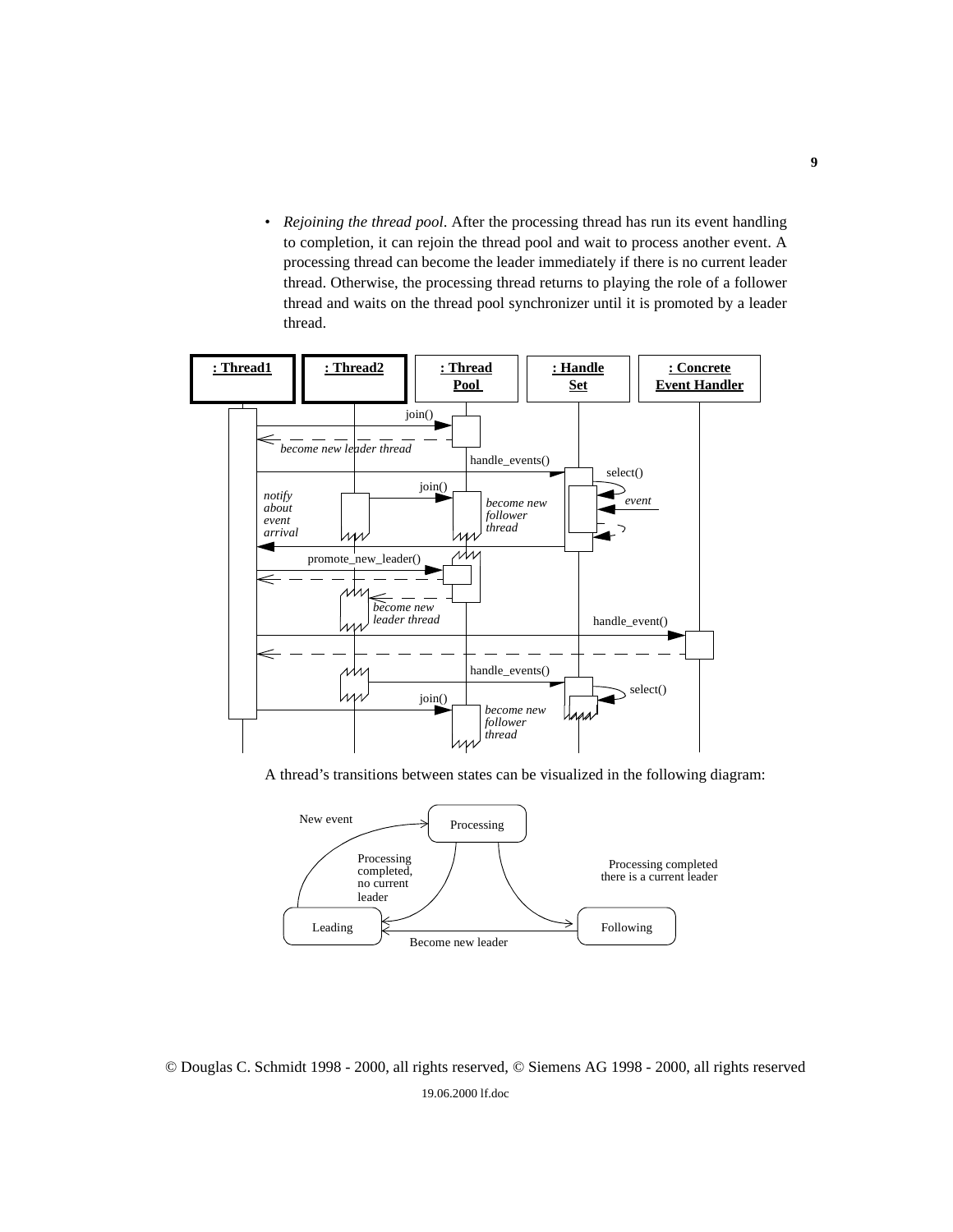**Implementation** The following activities can be used to implement the Leader/Followers pattern.

- 1 *Choose the handle and handle set mechanisms*. A handle set is a collection of handles that a leader thread can use to wait for an event to occur from a set of event sources, such as TCP/IP sockets. Developers often choose the handles and handle set mechanisms provided by the underlying operating system, rather than implementing them from scratch. The following sub-activities can be performed to choose the handle and handle set mechanisms.
- 1.1 *Determine the type of handles*. There are two general types of handles:
	- *Concurrent handles*. This type allows multiple threads to access a handle to an event source *concurrently* without incurring race conditions that can corrupt, lose, or scramble the data [Ste97]. For instance, the Socket API for record-oriented protocols, such as UDP, allows multiple threads to invoke  $\text{read}()$  or  $\text{write}(')$ operations on the same handle concurrently.
	- *Iterative handles*. This type requires multiple threads to access a handle to an event source *iteratively* because concurrent access will incur race conditions. For instance, the Socket API for bytestream-oriented protocols, such as TCP, does not guarantee that read() or write() operations respect application-level message boundaries. Thus, corrupted or lost data can result if I/O operations on the socket are not serialized properly.
- 1.2 *Determine the type of handle set*. There are two general types of handle sets:
	- *Concurrent handle set*. This type can be acted upon concurrently, for example, by a pool of threads. When it is possible to initiate an operation on *one* handle without blocking the operation, a concurrent handle set returns that handle to one of its calling threads. For example, the Win32 WaitForMultipleObjects() function [Sol98] supports concurrent handle sets by allowing a pool of threads to wait on the same set of handles simultaneously.
	- *Iterative handle set*. This type returns to its caller when it is possible to initiate an operation on *one or more* handles in the set without the operation(s) blocking. Although an iterative handle set can return multiple handles in a single call, it cannot be called simultaneously by multiple threads of control. For example, the select() [Ste97] and poll() [Rago93] functions support iterative handle sets. Thus, a pool of threads cannot use  $select()$  or  $poll()$  to demultiplex events on the same handle set concurrently because multiple threads can be notified that the same I/O events are pending, which elicits erroneous behavior.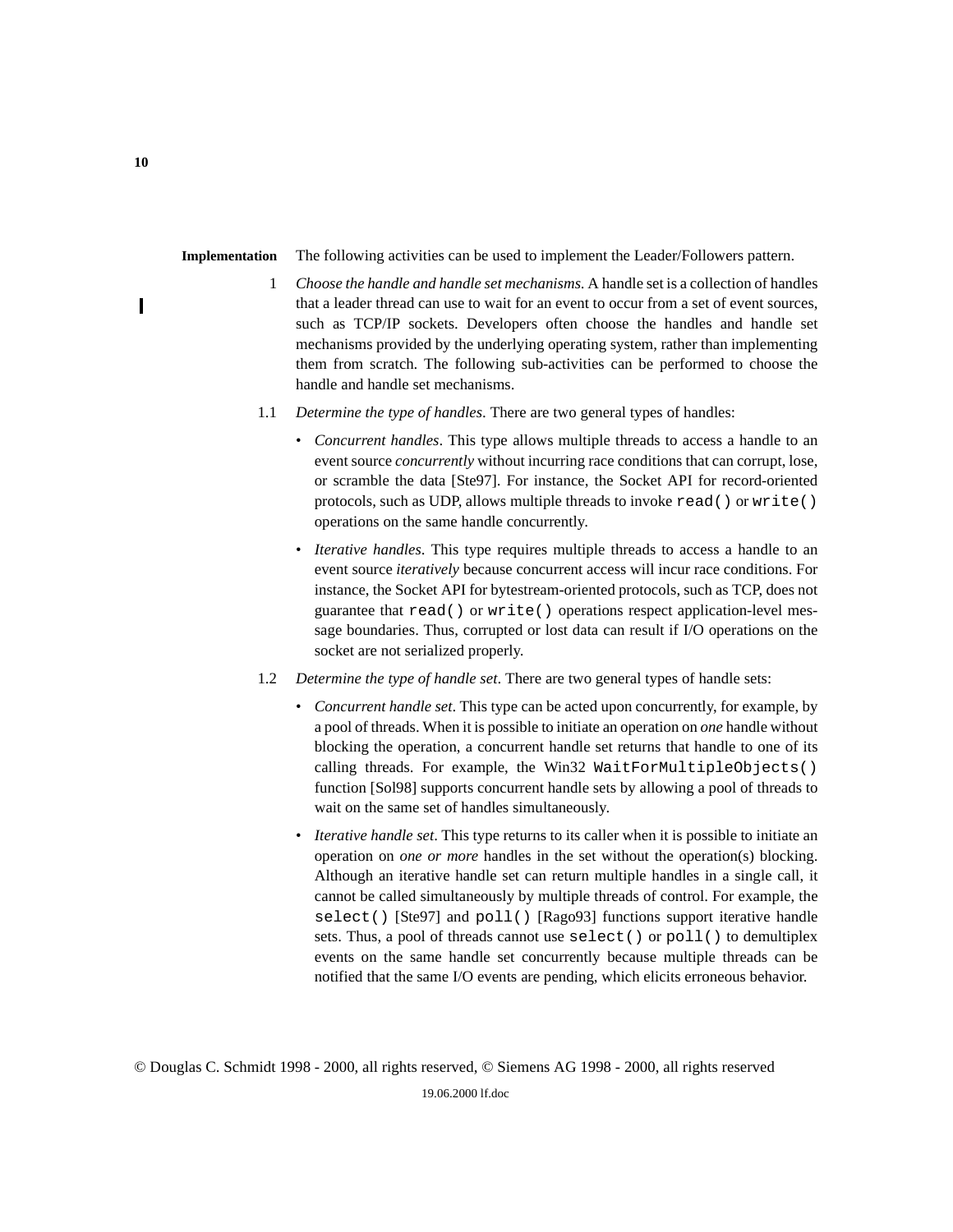| <b>Handles</b>                          | <b>Concurrent</b>                              | <b>Iterative</b>                                    |
|-----------------------------------------|------------------------------------------------|-----------------------------------------------------|
| <b>Handle Sets</b>                      | <b>Handles</b>                                 | <b>Handles</b>                                      |
| <b>Concurrent</b><br><b>Handle Sets</b> | <b>UDP</b> Sockets<br>WaitForMultipleObjects() | <b>TCP</b> Sockets<br>+<br>WaitForMultipleObjects() |
| <b>Iterative</b>                        | <b>UDP</b> Sockets                             | <b>TCP Sockets</b>                                  |
| <b>HandleSets</b>                       | select(), poll()                               | select(), poll()                                    |

The following table summarizes representative examples for each combination of concurrent and iterative handles and handle sets:

1.3 *Determine the consequences of selecting certain handle and handle set mechanisms*. In general, the Leader/Followers pattern is used to prevent multiple threads from corrupting or losing data erroneously, such as invoking read operations on a shared TCP bytestream socket handle concurrently or invoking select() on a shared handle set concurrently. However, some application use cases need not guard against these problems. In particular, if the handle and handle set mechanisms are both concurrent, many of the following implementation activities can be skipped.

As discussed in *implementation activities* 1.1 and 1.2, the semantics of certain combinations of protocols and network programming APIs support concurrent multiple I/O operations on a shared handle. For example, UDP support in the Socket API ensures a complete message is always read or written by one thread or another, without the risk of a partial read() or of data corruption from an interleaved write(). Likewise, certain handle set mechanisms, such as the Win32 WaitForMultiple-Objects() function [Sol98], return a single handle per call, which allows them to be called concurrently by a pool of threads.<sup>2</sup>

In these situations, it may be possible to implement the Leader/Followers pattern by simply using the operating systems thread scheduler to (de)multiplex threads, handle sets, and handles robustly, in which case, implementation activities 2 through 6 can be skipped.

<sup>2.</sup> However, WaitForMultipleObjects() does not by itself address the problem of notifying a particular thread when an event is available, which is necessary to support the bound thread/handle association discussed in the Variants section.

<sup>©</sup> Douglas C. Schmidt 1998 - 2000, all rights reserved, © Siemens AG 1998 - 2000, all rights reserved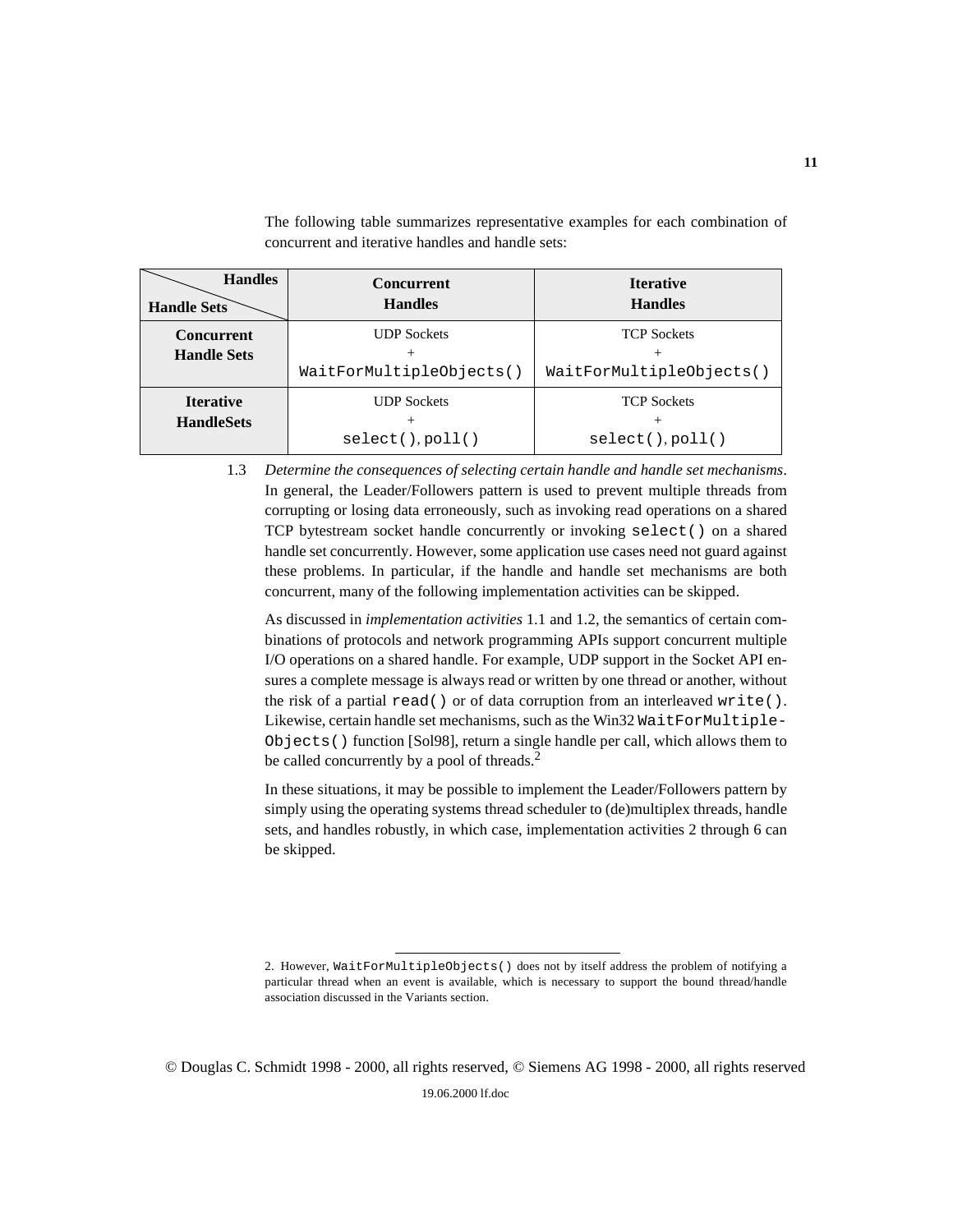- 1.4 *Implement an event handler demultiplexing mechanism*. In addition to calling an event demultiplexer to wait for one or more events to occur on its handle set, such as select() [Ste97], a Leader/Followers pattern implementation must demultiplex events to event handlers and dispatch their hook methods to process the events. The following are two alternative strategies that can be used to implement this mechanism:
	- *Program to a low-level operating system event demultiplexing mechanism*. In this strategy, the handle set demultiplexing mechanisms provided by the operating system are used directly. Thus, a Leader/Follower implementation must implement a demultiplexing table that is a manager [PLoPD3] containing a set of *<handle, event handler, event types>* tuples. Each handle serves as a 'key' that associates handles with event handlers in its demultiplexing table, which also stores the type of event(s), such as CONNECT and READ, that each event handler will process. The contents of this table are converted into handle sets passed to the native event demultiplexing mechanism, such as select() [Ste97] or WaitForMultipleObjects() [Sol98].

The demultiplexing table can be implemented using various search strategies, such as direct indexing, linear search, or dynamic hashing. If handles are represented as a continuous range of integer values, such as on UNIX platforms, direct indexing is most efficient since demultiplexing table tuple entries can be located in constant  $O(1)$  time. On platforms, such as Win32, where handles are non-contiguous pointers, direct indexing is not feasible and some type of linear search or dynamic hashing must be used to implement a demultiplexing table.

 $\hat{A}$  For instance, handles in UNIX are contiguous integer values, which allows our demultiplexing table to be implemented as a fixed-size array of structs. In this design, the handle values themselves index directly into the demultiplexing table's array to locate event handlers or event registration types in constant time. The following class illustrates such an implementation:

```
class Demux_Table {
// Maps <Handle>s to <Event_Handler>s and <Event_Type>s.
public:
  // Convert <Tuple> array to <fd_set>s.
  int convert_to_fd_sets (fd_set &read_fds,
                          fd_set &write_fds,
                          fd_set &except_fds);
  struct Tuple {
    // Pointer to <Event_Handler> that processes
    // the indication events arriving on the handle.
    Event_Handler *event_handler_;
```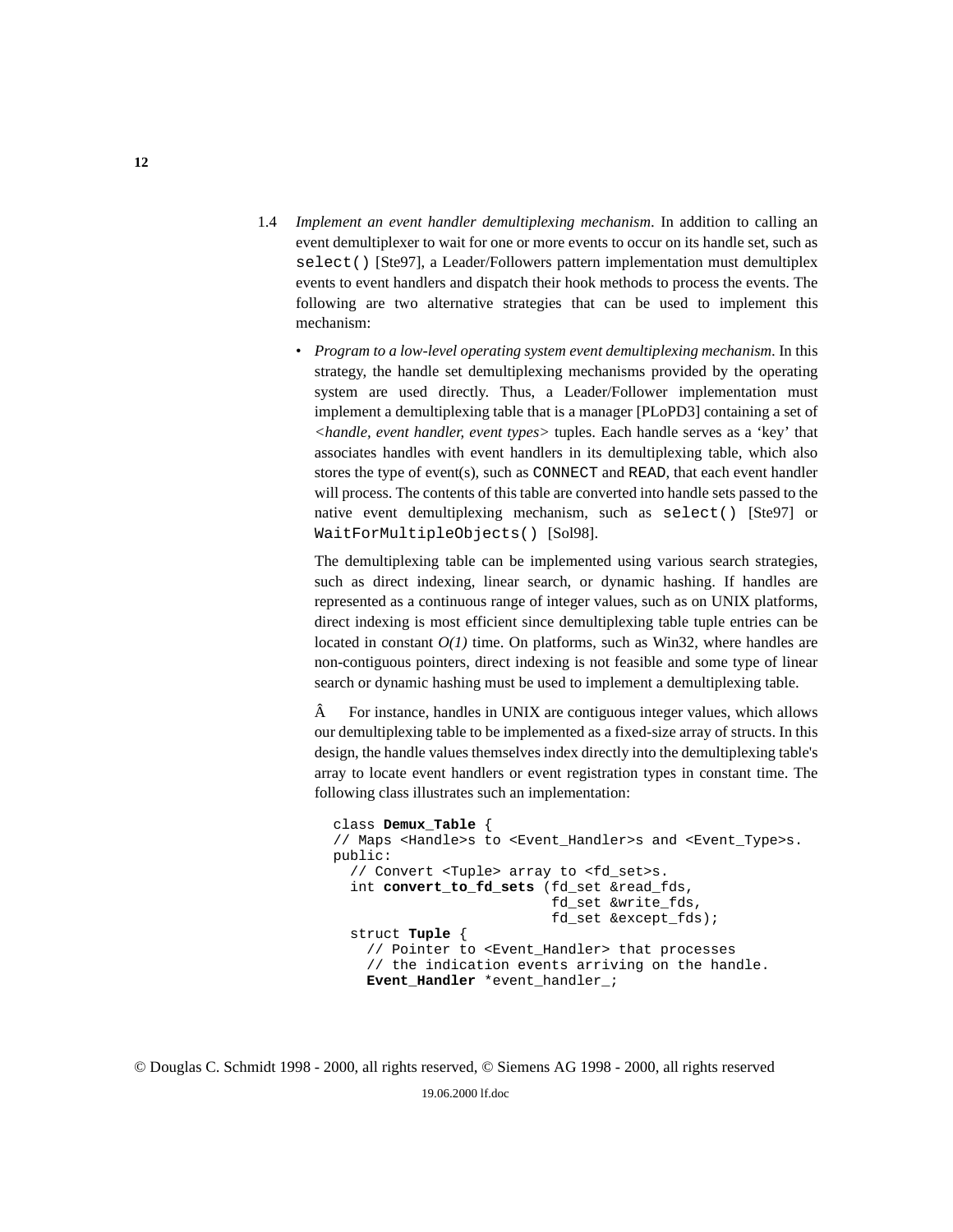```
// Bit-mask that tracks which types of indication
   // events <Event_Handler> is registered for.
   Event_Type event_type_;
 };
 // Table of <Tuple>s indexed by Handle values. The
 // macro FD_SETSIZE is typically defined in the
 // <sys/socket.h> system header file.
 Tuple table_[FD_SETSIZE];
};
```
In this simple implementation, the Demux\_Table's table\_ array is indexed by UNIX handle values, which are unsigned integers ranging from 0 to FD SETSIZE - 1.  $\qquad \qquad$  0

• *Program to a higher-level event demultiplexing pattern*. In this strategy, developers leverage higher-level patterns, such as Reactor, Proactor, and Wrapper Facade, which are defined in [POSA2]. These patterns help to simplify the Leader/Followers implementation and reduce the effort needed to address the accidental complexities of programming to native operating system handle set demultiplexing mechanisms directly. Moreover, applying higher-level patterns makes it easier to decouple the I/O and demultiplexing aspects of a system from its concurrency model, thereby reducing code duplication and maintenance effort.

 For example, in our OLTP server example, an event must be demultiplexed to the concrete event handler associated with the socket handle that received the event. The Reactor pattern [POSA2] supports this activity, thereby simplifying the implementation of the Leader/Followers pattern. In the context of the Leader/ Followers pattern, however, a reactor only demultiplexes *one* handle to its concrete event handler, regardless of how many handles have events pending on them. The following C++ class illustrates the interface of our Reactor pattern implementation:

```
typedef unsigned int Event_Types;
enum {
  // Types of indication events handled by the
  // <Reactor>. These values are powers of two so
  // their bits can be "or'd" together efficiently.
 ACCEPT_EVENT = 01, // ACCEPT_EVENT is an
  READ_EVENT = 01, // alias for READ_EVENT.
  WRITE_EVENT = 02, TIMEOUT_EVENT = 04,
 SIGNAL_EVENT = 010, CLOSE_EVENT = 020
};
```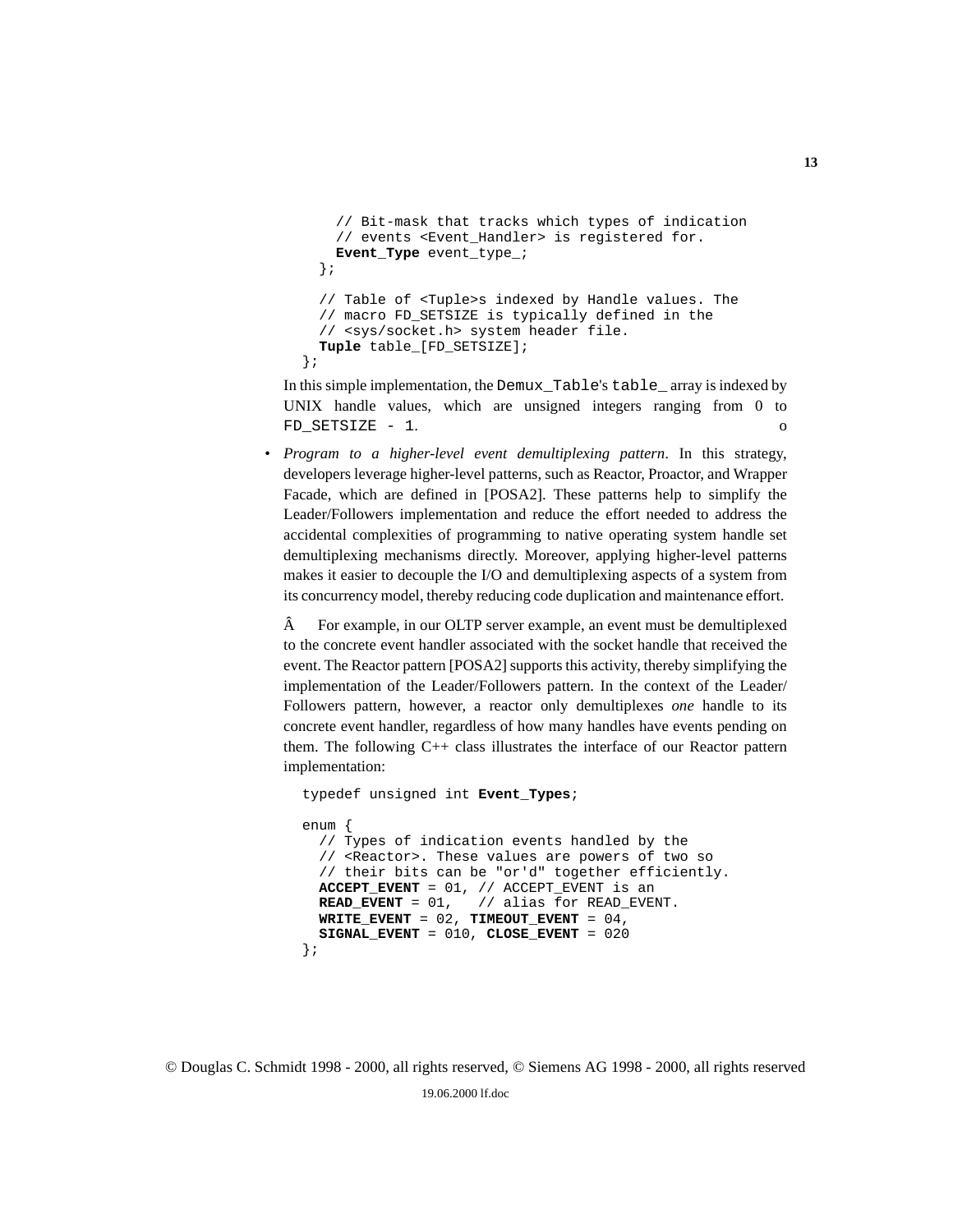```
class Reactor {
public:
  // Register an <Event_Handler> of a
  // particular <Event_Type>.
 int register_handler (Event_Handler *eh,
                        Event_Type et);
  // Remove an <Event_Handler> of a
  // particular <Event_Type>.
  int remove_handler (Event_Handler *eh,
                      Event_Type et);
  // Entry point into the reactive event loop.
  int handle_events (Time_Value *timeout = 0);
};
```
Developers provide concrete implementations of the Event\_Handler interface below:

```
class Event_Handler {
public:
     // Hook method dispatched by a <Reactor> to
         // handle events of a particular type.
 virtual int handle_event (HANDLE,
                          Event_Type et) = 0;
 // Hook method returns the <HANDLE>.
 virtual HANDLE get_handle (void) const = 0;
\}; or order to the set of \alpha
```
2 *Implement a protocol for temporarily (de)activating handles in a handle set*. When an event arrives, the leader thread deactivates the handle from consideration in the handle set temporarily, promotes a follower thread to become the new leader, and continues to process the event. Deactivating the handle from the handle set temporarily avoids race conditions that could otherwise occur between the time when a new leader is selected and the event is processed. If the new leader waits on the same handle in the handle set during this interval, it could demultiplex the event a second time, which is erroneous because the dispatch is already in progress. After the event is processed, the handle is reactivated in the handle set, which allows the leader thread to wait for an event to occur on it or any other activated handles in the set.

 $\hat{A}$  In our OLTP example, this handle deactivation and reactivation protocol can be provided by extending the Reactor interface defined in implementation activity 2 of the Reactor pattern [POSA2] as follows:

```
class Reactor {
public:
    // Temporarily deactivate the <HANDLE>
    // from the internal handle set.
    int deactivate_handle (HANDLE, Event_Type et);
```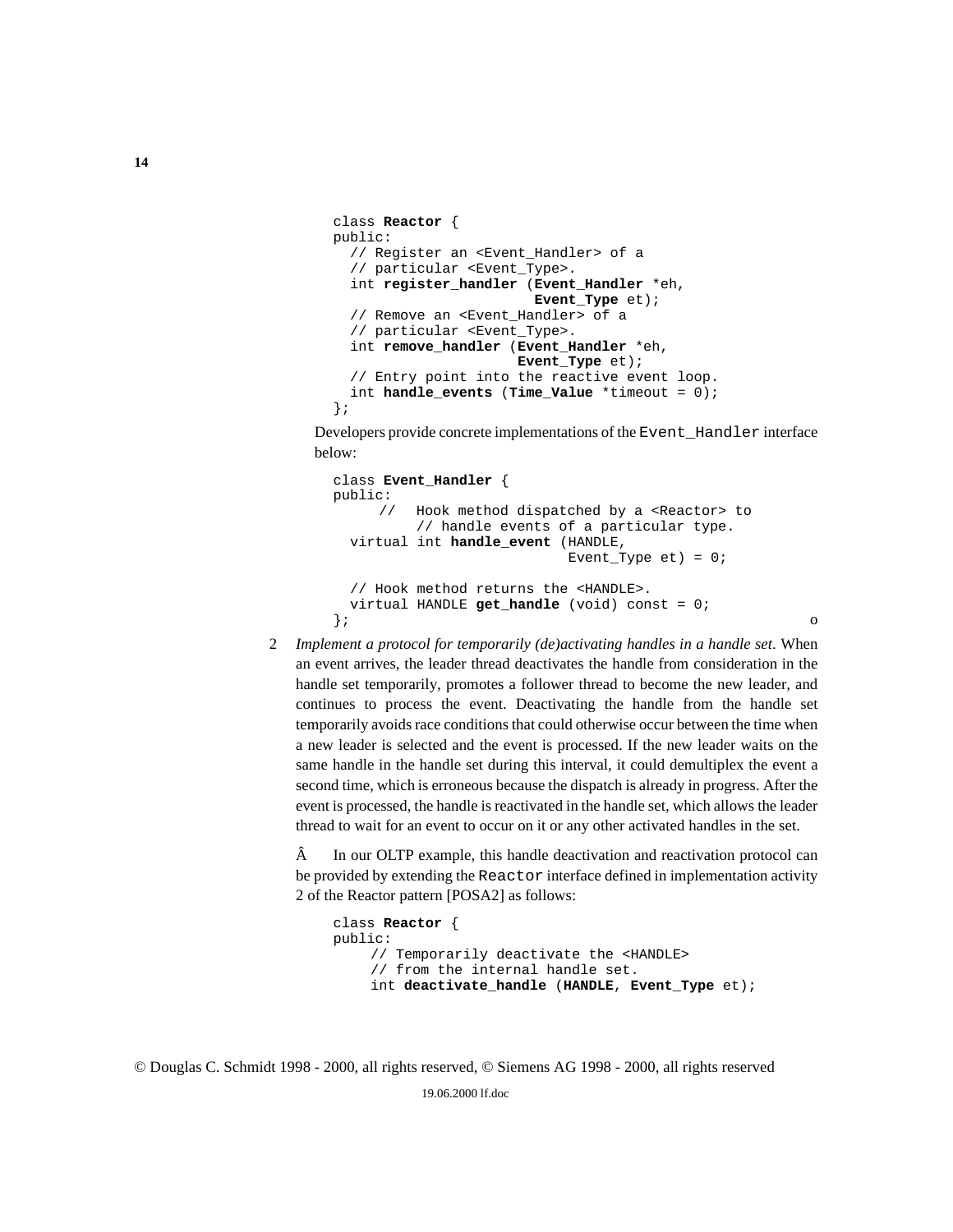```
// Reactivate a previously deactivated
   // <Event_Handler> to the internal handle set.
   int reactivate_handle (HANDLE, Event_Type et);
   // ...
\}; or order to the set of \alpha
```
3 *Implement the thread pool*. To promote a follower thread to the leader role, as well as to determine which thread is the current leader, an implementation of the Leader/ Followers pattern must manage a pool of threads. A straightforward way to implement this is to have all the follower threads in the set simply wait on a single synchronizer, such as a semaphore or condition variable. In this design, it does not matter which thread processes an event, as long as all threads in the pool that share the handle set are serialized.

 $\hat{A}$  For example, the LF\_Thread\_Pool class shown below can be used for the back-end database servers in our OLTP example:

```
class LF_Thread_Pool {
public:
    // By default, use a singleton reactor.
    LF_Thread_Pool (Reactor *reactor =
                      Reactor::instance ()):
        reactor_ (reactor) {}
    // Wait on handle set and demultiplex events
    // to their event handlers.
    int join (Time_Value *timeout = 0);
    // Promote a follower thread to become the
    // leader thread.
    int promote_new_leader (void);
    // Support the <HANDLE> (de)activation protocol.
    int deactivate_handle (HANDLE, Event_Type et);
    int reactivate_handle (HANDLE, Event_Type et);
private:
    // Pointer to the event demultiplexer/dispatcher.
    Reactor *reactor_;
    // The thread id of the leader thread, which is
    // set to NO_CURRENT_LEADER if there is no leader.
    Thread Id leader thread ;
    // Follower threads wait on this condition
    // variable until they are promoted to leader.
    Thread_Condition followers_condition_;
    // Serialize access to our internal state.
    Thread_Mutex mutex_;
```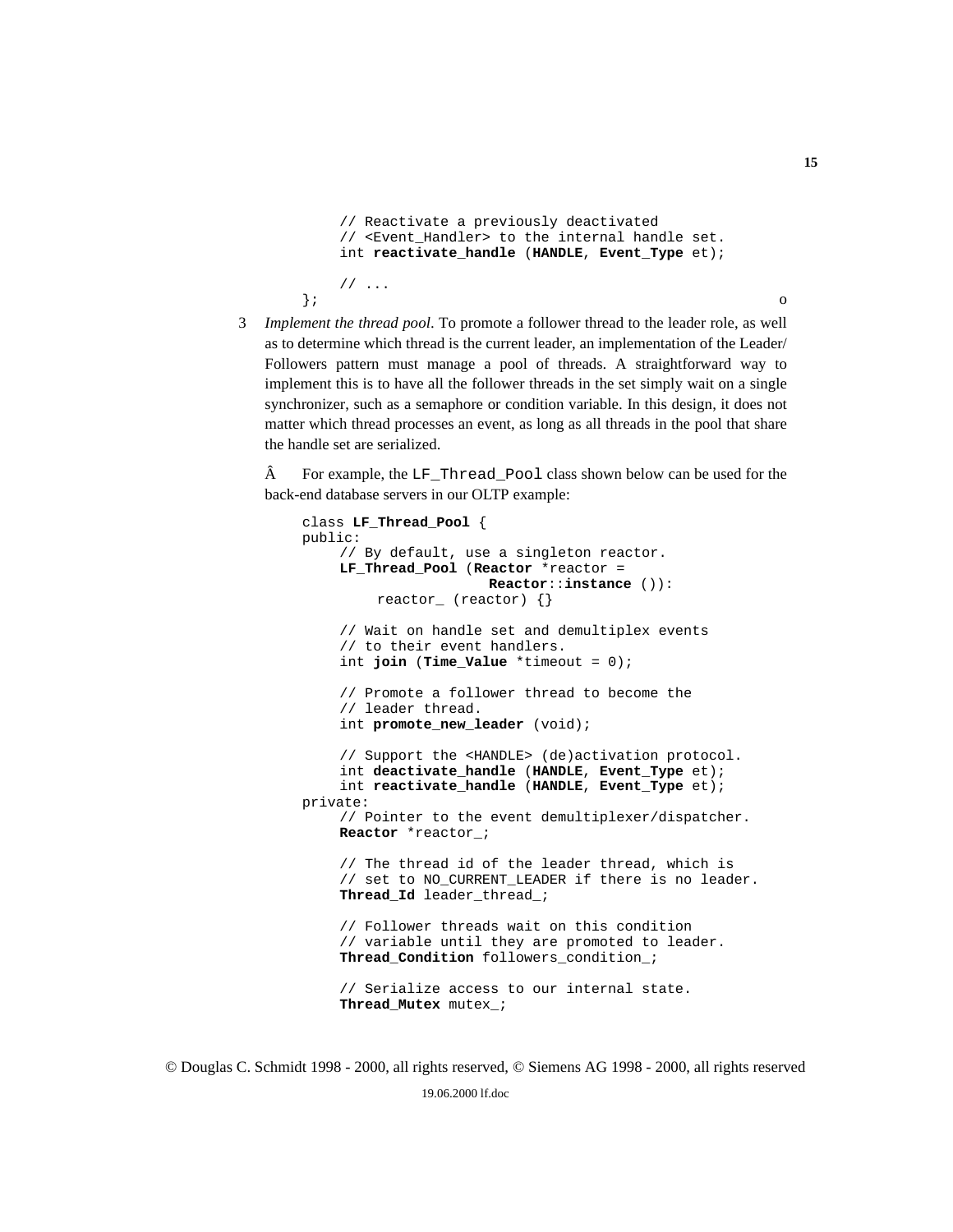};

The constructor of LF\_Thread\_Pool caches the reactor passed to it. By default, this reactor implementation uses select(), which supports iterative handle sets. Therefore, LF\_Thread\_Pool is responsible for serializing multiple threads that take turns calling select() on the reactors handle set. o

Application threads invoke join() to wait on a handle set and demultiplex new events to their associated event handlers. As shown in implementation activity 4, this method does not return to its caller until the application terminates or join() times out. The promote new leader() method promotes one of the follower threads in the set to become the new leader, as shown in implementation activity 5.2.

The deactivate  $handle()$  method and the reactive handle() method deactivate and activate handles within a reactor's handle set temporarily. The implementations of these methods simply forward to the same methods defined in the Reactor interface shown in implementation activity 2.

Note that a single followers\_condition\_ condition variable synchronizer is shared by all threads in this thread pool. As shown in implementation activities 4 and 5, the implementation of LF\_Thread\_Pool is designed using the Monitor Object pattern [POSA2].

- 4 *Implement a protocol to allow threads to initially join (and later rejoin) the thread pool*. This protocol is used in the following two cases:
	- After the initial creation of a pool of threads that retrieve and process events; and
	- After a processing thread completes and is available to handle another event.

If no leader thread is available, a processing thread can become the leader immediately. If a leader thread is already available, a thread can become a follower by waiting on the thread pool's synchronizer.

 $\hat{A}$  For example, our back-end database servers can implement the following join() method of the LF\_Thread\_Pool to wait on a handle set and demultiplex new events to their associated event handlers:

```
int LF_Thread_Pool::join (Time_Value *timeout) {
    // Use Scoped Locking idiom to acquire mutex
    // automatically in the constructor.
    Guard<Thread_Mutex> guard (mutex_);
    for (i; j) {
         while (leader_thread_ != NO_CURRENT_LEADER)
         // Sleep and release <mutex> atomically.
         if (followers_condition_.wait (timeout) == -1
             & & errno == ETIME)
```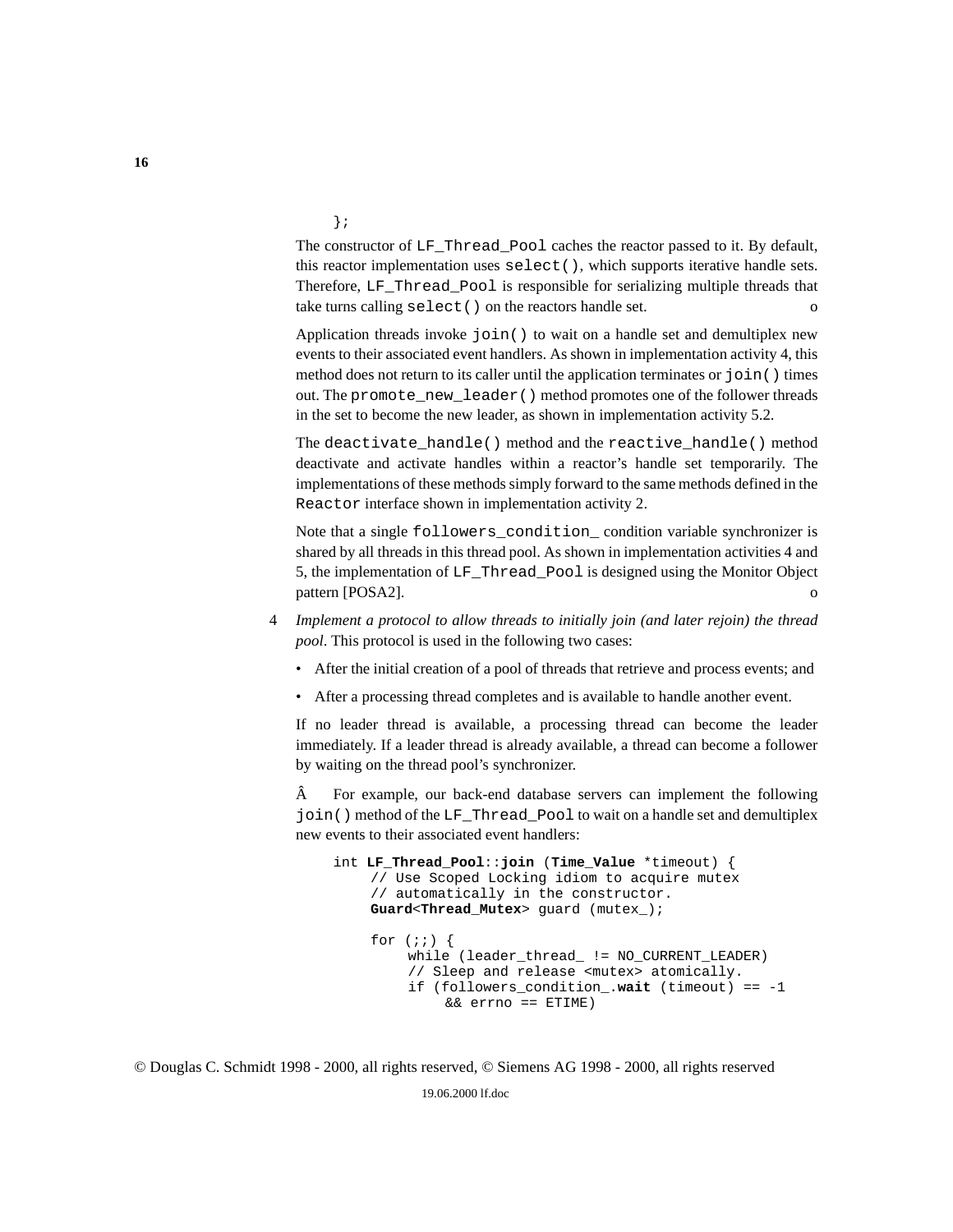```
return -1;
```

```
// Assume the leader role.
    leader_{thread} = Thread::self ();
    // Leave monitor temporarily to allow other
    // follower threads to join the pool.
    guard.release ();
    // After becoming the leader, the thread uses
    // the reactor to wait for an event.
    if (reactor_->handle_events () == -1)
        return;
    // Reenter monitor to serialize the test
    // for <leader_thread_> in the while loop.
    guard.acquire ();
}
```
Within the for loop, the calling thread alternates between its role as a leader, processing, and follower thread. In the first part of this loop, the thread waits until it can be a leader, at which point it uses the reactor to wait for an event on the shared handle set. When the reactor detects an event on a handle, it will demultiplex the event to its associated event handler and dispatch its handle\_event() method to process the event. After the reactor demultiplexes one event, the thread reassumes its follower role. These steps continue looping until the application terminates or a timeout occurs. o

}

- 5 *Implement the follower promotion protocol*. Immediately after a leader thread detects an event, but before it demultiplexes the event to its event handler and processes the event, it must promote a follower thread to become the new leader. The following two sub-activities can be used to implement this protocol.
- 5.1 *Implement the handle set synchronization protocol*. If the handle set is iterative and we blindly promote a new leader thread, it is possible that the new leader thread will attempt to handle the same event that was detected by the previous leader thread that is in the midst of processing the event. To avoid this race condition, we must remove the handle from consideration in the handle set before promoting a new follower and dispatching the event to its concrete event handler. The handle must be reactivate in the handle set after the event has been dispatched and processed.

 $\hat{A}$  An application can implement concrete event handlers that subclass from the Event\_Handler class defined in the Reactor pattern [POSA2]. Likewise, the Leader/Followers implementation can use the Decorator pattern [GoF95] to create an LF\_Event\_Handler class that decorates Event\_Handler. This decorator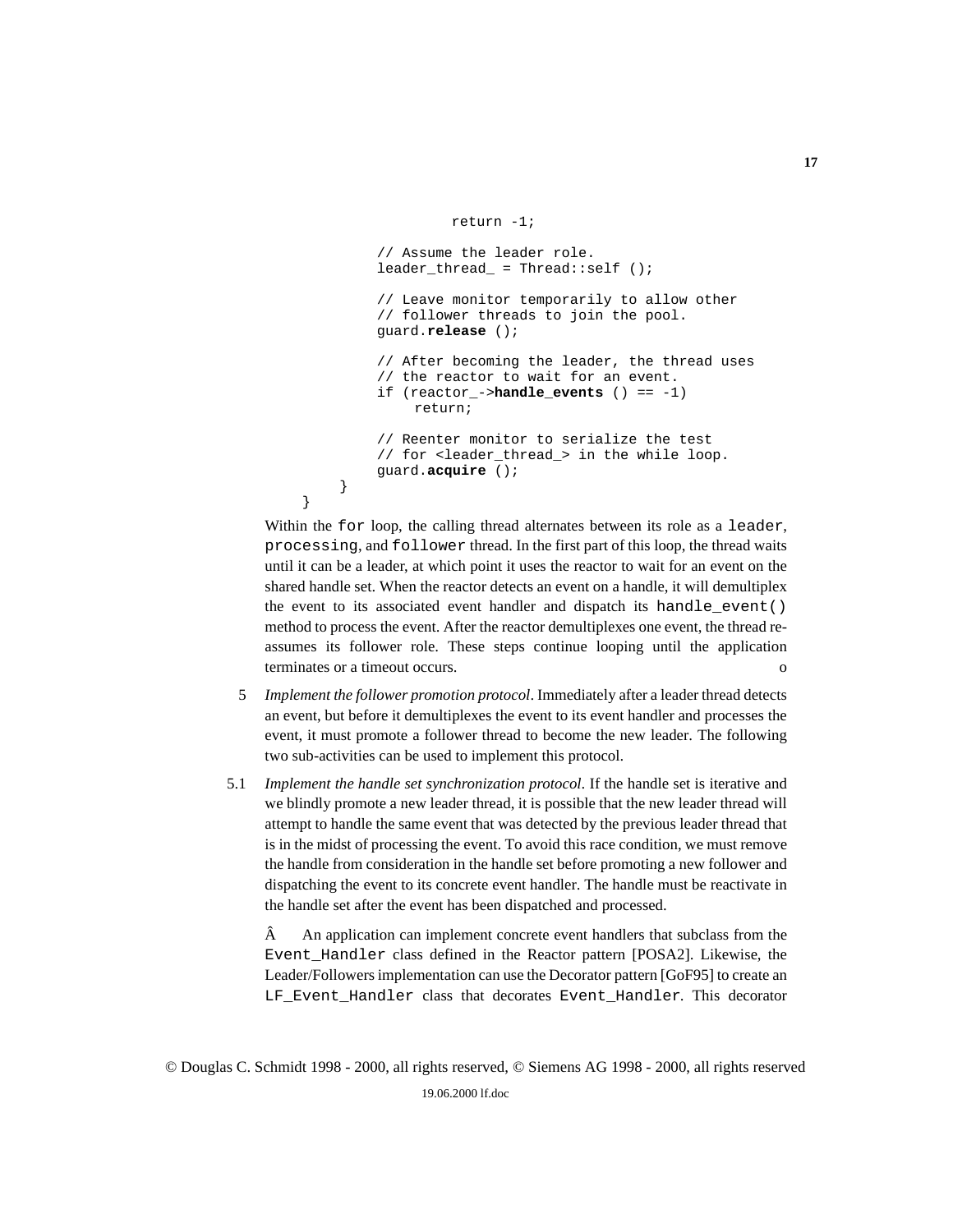promotes a new leader thread and activates/deactivates the handler in the reactor's handle set transparently to the concrete event handlers.

```
class LF_Event_Handler : public Event_Handler {
private:
    // This use of <Event_Handler> plays the
    // <ConcreteComponent> role in the Decorator
    // pattern, which is used to implement
    // the application-specific functionality.
    Event_Handler *concrete_event_handler_;
    // Instance of an <LF_Thread_Pool>.
    LF_Thread_Pool *thread_pool_;
public:
    LF_Event_Handler (Event_Handler *eh,
                      LF_Thread_Pool *tp)
         : concrete event handler (eh),
           thread_pool_ (tp) {}
    virtual int handle_event (HANDLE h, Event_Type et) {
         // Temporarily deactivate the handler in the
         // reactor to prevent race conditions.
         thread pool ->deactivate handle (h, et);
         // Promote a follower thread to become leader.
         thread_pool_->promote_new_leader ();
         // Dispatch application-specific event
         // processing code.
         concrete_event_handler_->handle_event (h, et);
         // Reactivate the handle in the reactor.
         thread_pool_->reactivate_handle (h, et);
    }
};
```
As shown above, an application can implement concrete event handlers that subclass from Event Handler. Likewise, the Leader/Followers implementation can use the Decorator pattern to promote a new leader thread and activate/deactivate the handler in the reactor's handle set transparently to developers of concrete event handlers.  $\qquad \qquad \text{0}$ 

- 5.2 *Determine the promotion protocol ordering*. The following ordering can be used to determine which follower thread to promote.
	- *LIFO order*. In many applications, it does not matter which of the follower threads is promoted next because all threads are equivalent peers. In this case, the leader thread can promote follower threads in *last-in, first-out* (LIFO) order. The LIFO protocol maximizes CPU cache affinity by ensuring that the thread waiting the *shortest* time is promoted first [Sol98], which is an example of the Fresh Work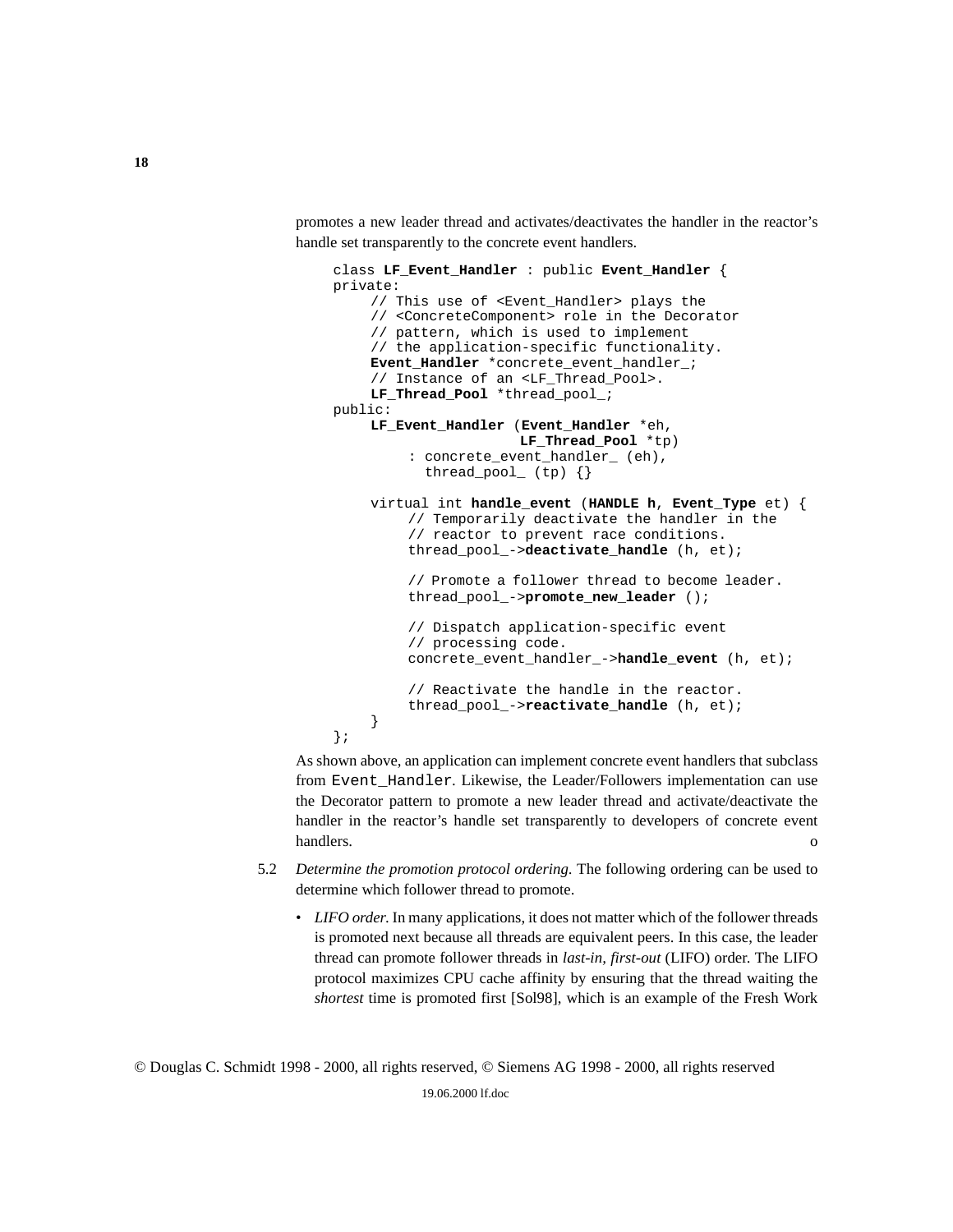Before Stale pattern [Mes96]. Implementing a LIFO promotion protocol requires an additional data structure, however, such as a stack of waiting threads, rather than just using a native operating system synchronization object, such as a semaphore.

**19**

- *Priority order*. In some applications, particularly real-time applications, threads may run at different priorities. In this case, therefore, it may be necessary to promote follower threads according to their priority. This protocol can be implemented using some type of priority queue, such as a heap [BaLee98]. Although this protocol is more complex than the LIFO protocol, it may be necessary to promote follower threads according to their priorities in order to minimize priority inversion [SMFG00].
- *Implementation-defined order*. This ordering is most common when implementing handle sets using operating system synchronizers, such as semaphores or condition variables, which often dispatch waiting threads in an implementation-defined order. The advantage of this protocol is that it maps onto native operating system synchronizers efficiently.

 $\hat{A}$  For example, our OLTP back-end database servers could use the following simple protocol to promote follower thread in whatever order they are queued by a native operating system condition variable:

```
int LF_Thread_Pool::promote_new_leader (void) {
    // Use Scoped Locking idiom to acquire mutex
    // automatically in the constructor.
    Guard<Thread_Mutex> guard (mutex_);
    if (leader_thread_ != Thread::self ())
         // Error, only the leader thread can call this.
        return -1;
    // Indicate that we are no longer the leader
    // and notify a <join> method to promote
    // the next follower.
    leader_thread = NO_CURRENT_LEADER;
    followers_condition_.notify ();
    // Release mutex automatically in destructor.
}
```
As shown in implementation activity 5.1, the promote new leader() method is invoked by a LF\_Event\_Handler decorator before it forwards to the concrete event handler that processes an event. o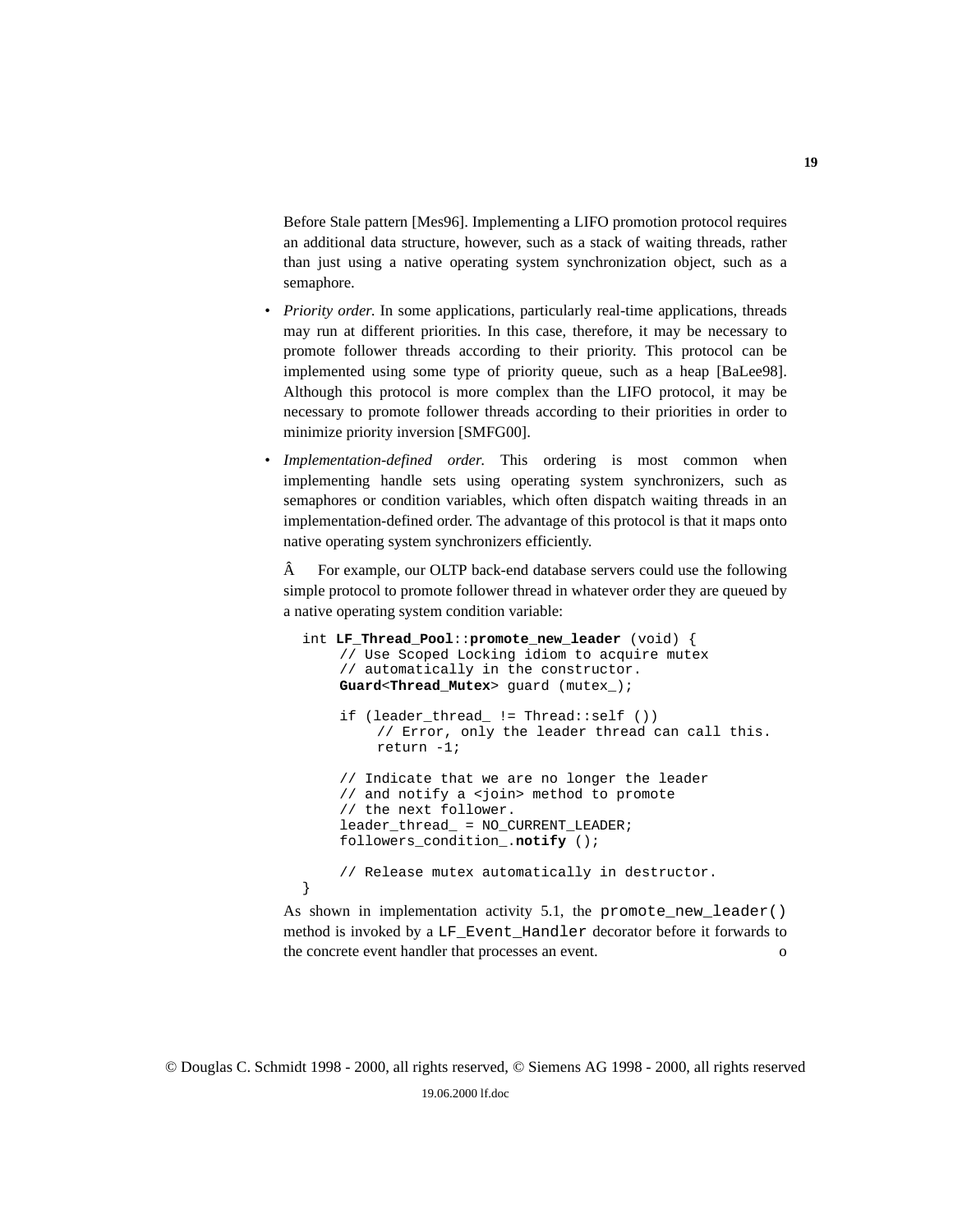- 6 *Implement the event handlers*. Application developers must decide what actions to perform when the hook method of a concrete event handler is invoked by a processing thread in the Leader/Followers pattern implementation. Implementation activity 5 in the Reactor pattern (193) describes various issues associated with implementing concrete event handlers.
- **Example Resolved** The OLTP back-end database servers described in the *Example* section can use the Leader/Followers pattern to implement a thread pool that demultiplexes I/O events from socket handles to their event handlers efficiently. In this design, there is no designated network I/O thread. Instead, a pool of threads is pre-allocated during database server initialization, as follows:

```
const int MAX_THREADS = ...;
// Forward declaration.
void *worker_thread (void *);
int main (void) {
    LF_Thread_Pool thread_pool (Reactor::instance ());
    // Code to set up a passive-mode Acceptor omitted.
    for (int i = 0; i < MAX_THREADS - 1; i++)Thread_Manager::instance ()->spawn
             (worker_thread, &thread_pool);
    // The main thread participates in the thread pool.
    thread_pool.join ();
};
```
These threads are not bound to any particular socket handle. Thus, all threads in this pool take turns playing the role of a network I/O thread by invoking the LF\_Thread\_Pool::join() method, as follows:

```
void *worker_thread (void *arg) {
    LF_Thread_Pool *thread_pool =
         reinterpret_cast <LF_Thread_Pool *> (arg);
    // Each worker thread participates in the thread pool.
    thread_pool->join ();
};
```
As shown in implementation activity 4, the join() method allows only the leader thread to use the Reactor singleton to select() on a shared handle set of sockets connected to OLTP front-end communication servers. If requests arrive when all threads are busy, they will be queued in socket handles until threads in the pool are available to execute the requests.

When a request event arrives, the leader thread deactivates the socket handle temporarily from consideration in select()'s handle set, promotes a follower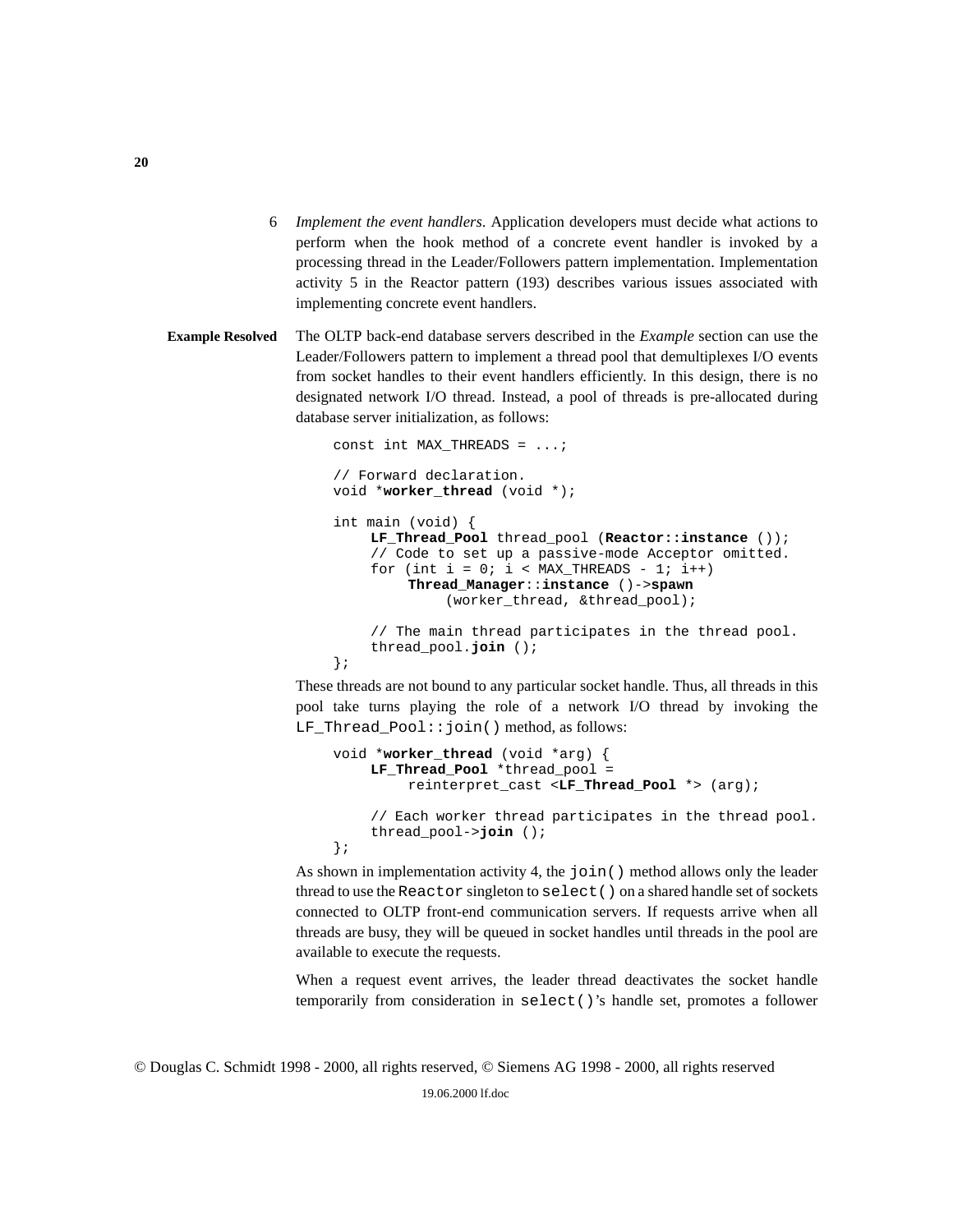thread to become the new leader, and continues to handle the request event as a processing thread. This processing thread then reads the request into a buffer that resides in the run-time stack or is allocated using the Thread-Specific Storage pattern [POSA2].<sup>3</sup> All OLTP activities occur in the processing thread. Thus, no further context switching, synchronization, or data movement is necessary until the processing completes. When it finishes handling a request, the processing thread returns to playing the role of a follower and waits on the synchronizer in the thread pool. Moreover, the socket handle it was processing is reactivated in the Reactor singleton's handle set so that select() can wait for I/O events to occur on it, along with other sockets in the handle set.

**Variants** *Bound Handle/Thread Associations.* The earlier sections in this pattern describe *unbound* handle/thread associations, where there is no fixed association between threads and handles. Thus, any thread can process any event that occurs on any handle in a handle set. Unbound associations are often used when a pool of worker threads take turns demultiplexing a shared handle set.

> For example, our OLTP back-end database server example illustrates an unbound association between threads in the pool and handles in the handle set managed by select(). Concrete event handlers that process request events in a database server can run in any thread. Thus, there is no need to maintain bound associations between handles and threads. In this case, maintaining an unbound thread/handle association simplifies back-end server programming. o

> An important variant of the Leader/Followers pattern uses *bound* handle/thread associations. In this use case, each thread is bound to its own handle, which it uses to process particular events. Bound associations are often used in the client-side of an application when a thread waits on a socket handle for a response to a two-way request it sent to a server. In this case, the client application thread expects to process the response event on this handle in the same thread that sent the original request.

> For example, threads in our OLTP front-end communication server forward incoming client requests to a specific back-end server chosen to process the request. To reduce the consumption of operating system resources in large-scale multi-tier OLTP systems, worker threads in front-end server processes can communicate to

<sup>3.</sup> In contrast, the Half-Sync/Half-Reactive thread pool described in the *Example* section must allocate each request dynamically from a shared heap because the request is passed between threads.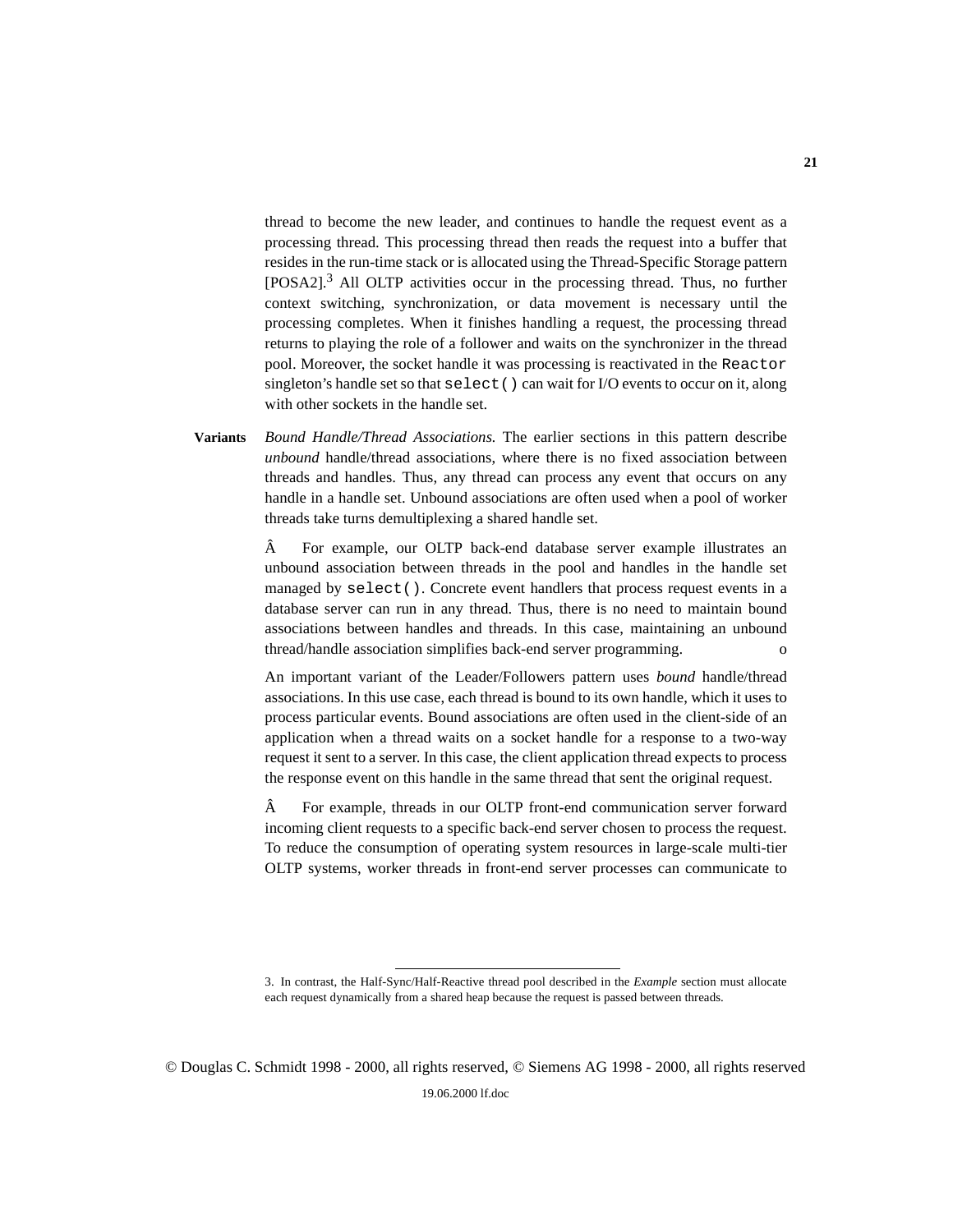back-end servers using *multiplexed connections* [SMFG00], as shown in the following figure.



After a request is sent, the worker thread waits for a result to return on a multiplexed connection to the back-end server. In this case, maintaining a bound thread/handle association simplifies front-end server programming and minimizes unnecessary context management overhead for transaction processing [OMG97b]. o

Supporting bound thread/handle associations requires changes to the following sections of the Leader/Followers pattern.

**Structure**. In the bound handle/thread association variant, the leader thread in the thread pool may need to hand-off an event to a follower thread if the leader does not have the necessary context to process the event. Thus, the follower threads wait to either become the leader thread or to receive event hand-offs from the current leader thread. The leader/follower thread pool can be maintained *implicitly*, for example, using a synchronizer, such as a semaphore or condition variable, or *explicitly*, using a container and the Manager pattern [PLoPD3]. The choice depends largely on whether the leader thread must notify a specific follower thread explicitly to perform event hand-offs.

**Dynamics**. The bound handle/thread association variant of the Leader/Followers pattern requires changes to the following two collaborations:

- *Follower thread promotion*: After the leader detects a new event, it checks the handle associated with the event to determine which thread is responsible for processing it. If the leader thread discovers that it is responsible for the event, it promotes a follower thread to become the new leader using the same protocols described in implementation activity 5 above. Conversely, if the event is intended for another thread, the leader must hand-off the event to the designated follower thread. This follower thread can then process the event. Meanwhile, the current leader thread continues to wait for another event to occur on the handle set.
- *Event handler demultiplexing and event processing*: Either the processing thread continues to handle the event it detected or a follower thread processes the event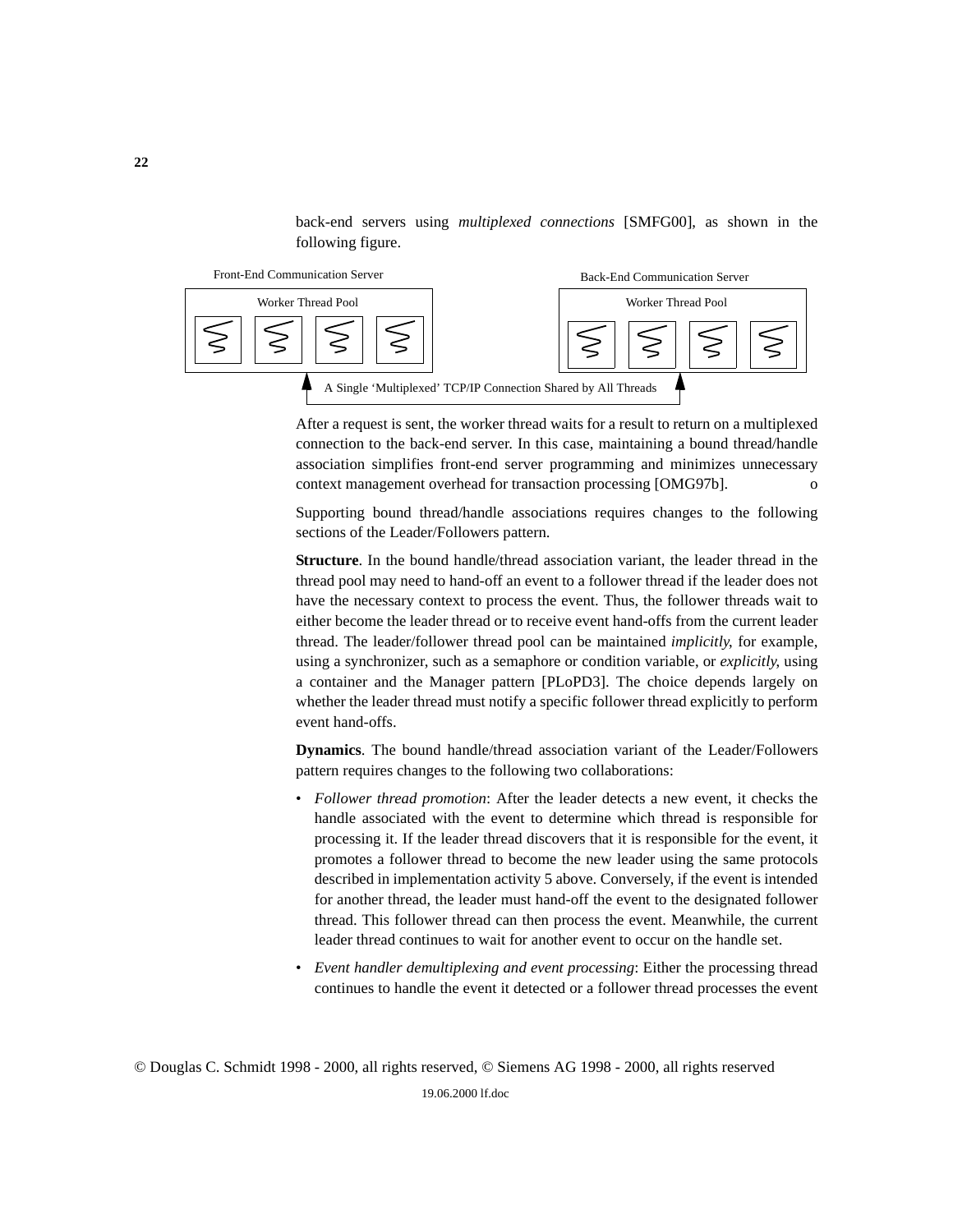that the leader thread handed off to it. The following diagram illustrates the additional transition between the following state and the processing state:



- **Implementation** The *implementation activities* 1, 2, and 4 in the earlier *Implementation* section require no changes. However, the following changes are required to support bound handle/thread associations in the other *implementation activities*.
	- 3 *Implement the thread pool*. In the bound handle/thread design a leader thread can hand-off new events to specific follower threads. For example, a reply received over a multiplexed connection by the leader thread in a front-end OLTP communication server may belong to one of the follower threads. This scenario is particularly relevant in high-volume, multi-tier distributed systems, where responses often arrive in a different order than requests were initiated.

In addition, a bound handle/thread association may be necessary if an application multiplexes connections among two or more threads, in which case the thread pool can serialize access to the multiplexed connection. This multiplexed design minimizes the number of network connections used by the front-end server. However, front-end server threads must now serialize access to the connection when sending and receiving over a multiplexed connection to avoid corrupting the request and reply data, respectively.

 For example, below we illustrate how a bound handle/thread association implementation of the Leader/Followers pattern can be used for the front-end communication servers in our OLTP example. We focus on how a server can demultiplex events on a single *iterative handle*, which threads in front-end communication servers use to wait for responses from back-end data servers. This example complements the implementation shown in the thread pool in the earlier *Implementation* section, where we illustrated how to use the Leader/Followers pattern to demultiplex an iterative *handle set*.

We first define a Thread Context class:

class **Thread\_Context** {

**23**

<sup>©</sup> Douglas C. Schmidt 1998 - 2000, all rights reserved, © Siemens AG 1998 - 2000, all rights reserved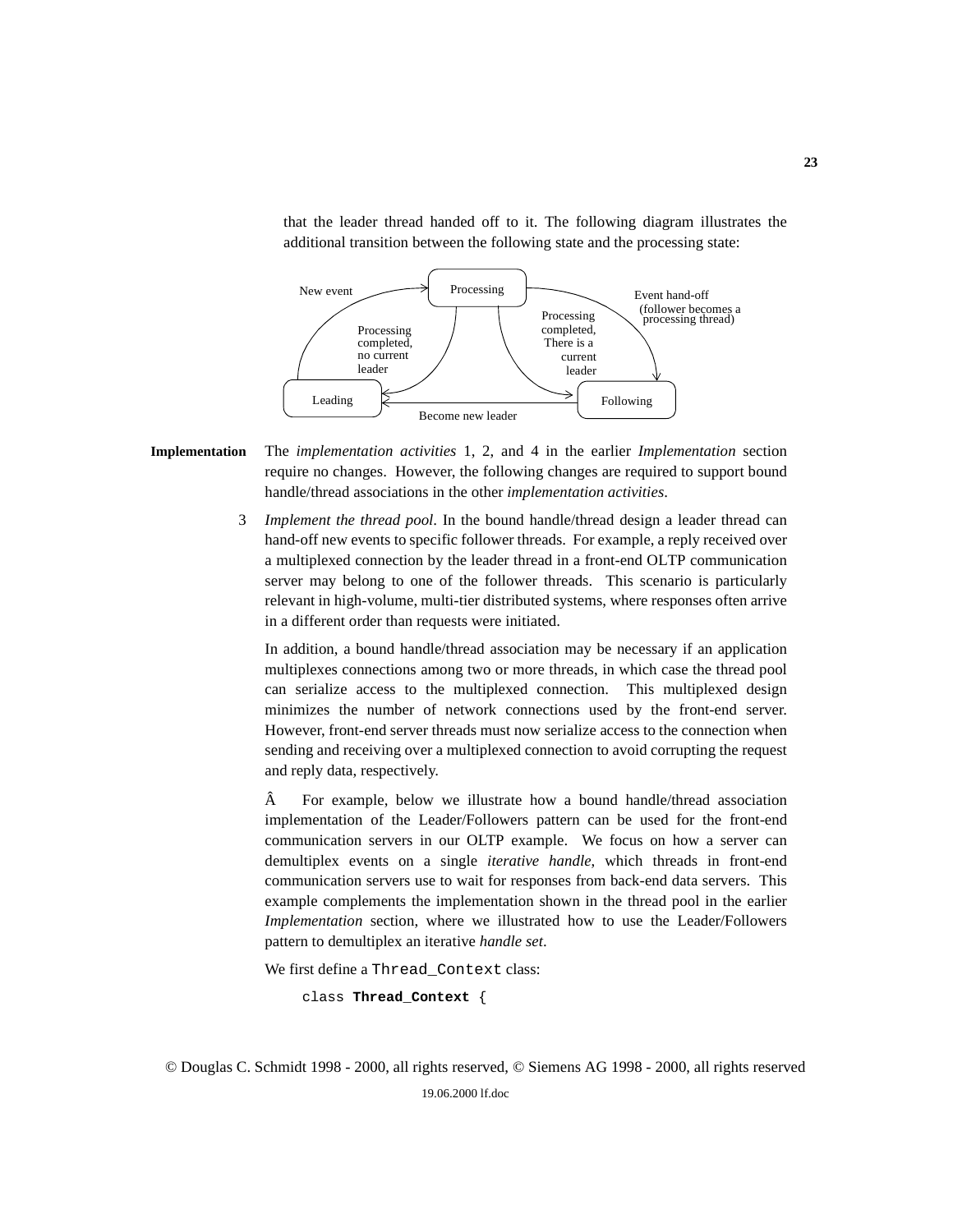```
public:
    // The response we are waiting for.
    int request_id (void) const;
    // Returns true when response is received.
    bool response_received (void);
    void response_received (bool);
    // The condition the thread waits on.
    Thread_Condition *condition (void);
private: // ... data members omitted for brevity ...
};
```
A Thread\_Context provides a separate condition variable synchronizer for each waiting thread, which allows a leader thread to notify the appropriate follower thread when its response is received.

Next, we define the Bound\_LF\_Thread\_Pool class:

```
class Bound_LF_Thread_Pool {
public:
    Bound_LF_Thread_Pool (Reactor *reactor)
         : reactor_ (reactor),
         leader_thread_ (NO_CURRENT_LEADER) {}
     // Register <context> into the thread pool.
     // It stays there until its response is
     // received.
    int expecting_response (Thread_Context *context);
    // Wait on handle set and demultiplex events
    // to their event handlers.
    int join (Thread_Context *context);
    // Handle the event by parsing its header
    // to determine the request id.
    virtual int handle_event (HANDLE h, Event_Type et);
    // Read the message in handle <h>, parse the header
    // of that message and return the response id
    virtual int parse_header (HANDLE h);
    // Read the body of the message, using the
    // information obtained in <parse_header>
    virtual int read_response_body (HANDLE h);
private:
    // Wrapper facade for the the multiplexed
    // connection stream.
    Reactor *reactor_;
    // The thread id of the leader thread.
    // Set to NO_CURRENT_LEADER if there
```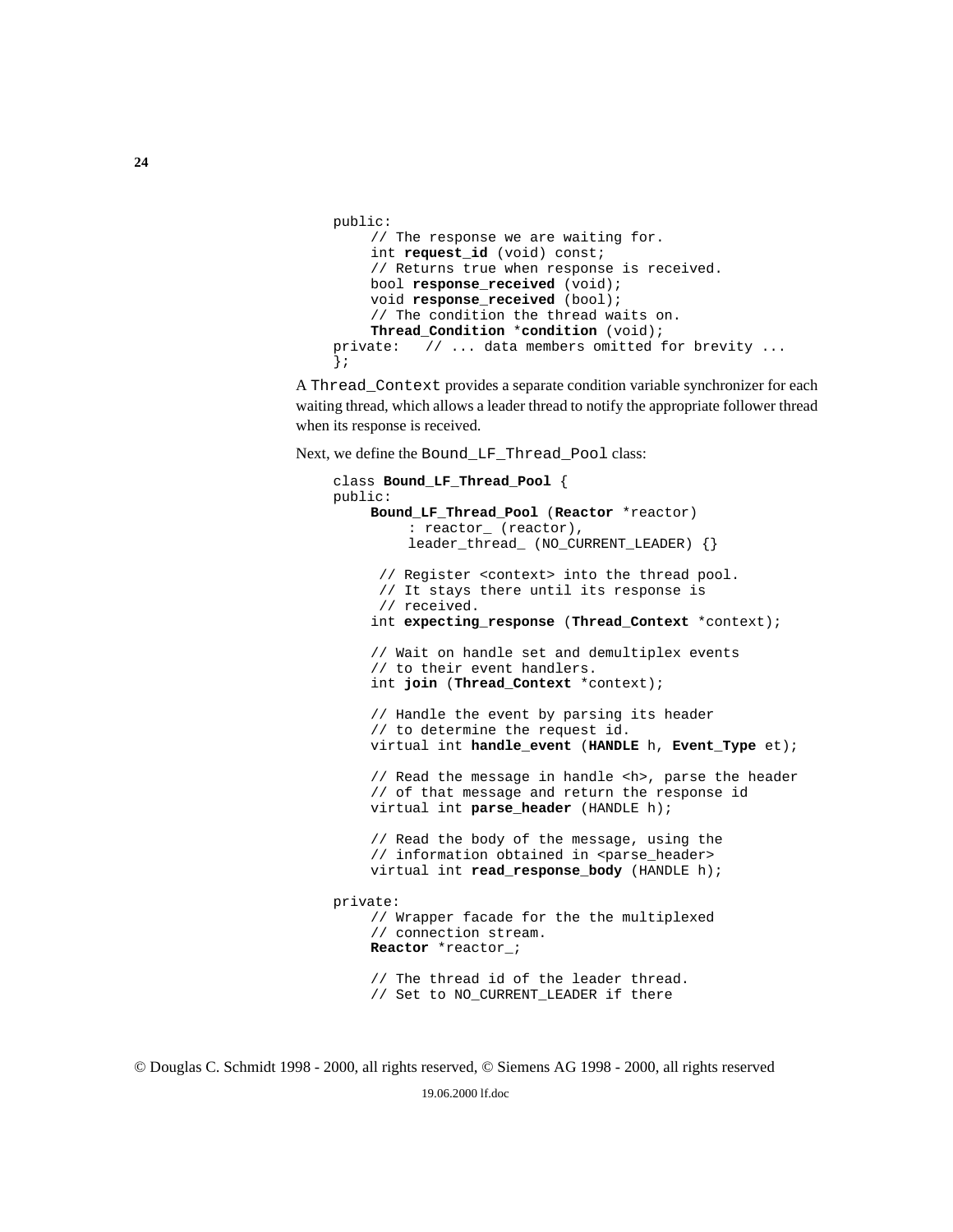```
// is no current leader.
    Thread_Id leader_thread_;
    // The pool of follower threads indexed by
    // the response id.
    typedef std::map<int, Thread_Context *>
         Follower_Threads;
    Follower_Threads follower_threads;
    // Serialize access to our internal state.
    Thread_Mutex mutex_;
};
```
The following code fragment illustrates how a client thread that wants to send a request to a server uses the expecting\_response() method to register its Thread\_Context with the bound thread set, which informs the set that it expects a response:

```
{
    // ...
    Bound_LF_Thread_Pool *tp = // ...
    // Create a new context, with a new unique
    // request id.
    Thread_Context *context = new Thread_Context;
    tp->expecting_response (context);
    send request (context->request id (),
                 /* request args */);
    tp->join (context);
}
```
This registration must be performed *before* the thread sends the request. Otherwise, the response could arrive before the bound thread pool is informed which threads are waiting for it.

After the request is sent, the client thread invokes the join() method defined in the Bound\_LF\_Thread\_Pool class to wait for the response. This method performs the following three steps:

- Step  $(a)$  wait as a follower or become a leader.
- Step  $(b)$  dispatch event to bound thread.
- Step  $(c)$  promote new leader end.

The definition of steps (a), (b) and (c) in the join() method of Bound\_LF\_Thread\_Pool are illustrated in the updated *Variant implementation activities* 4, 5, and 6, respectively, which are shown below.

It is instructive to compare the data members in the Bound\_LF\_Thread\_Pool class shown above with those in the LF\_Thread\_Pool defined in the original

© Douglas C. Schmidt 1998 - 2000, all rights reserved, © Siemens AG 1998 - 2000, all rights reserved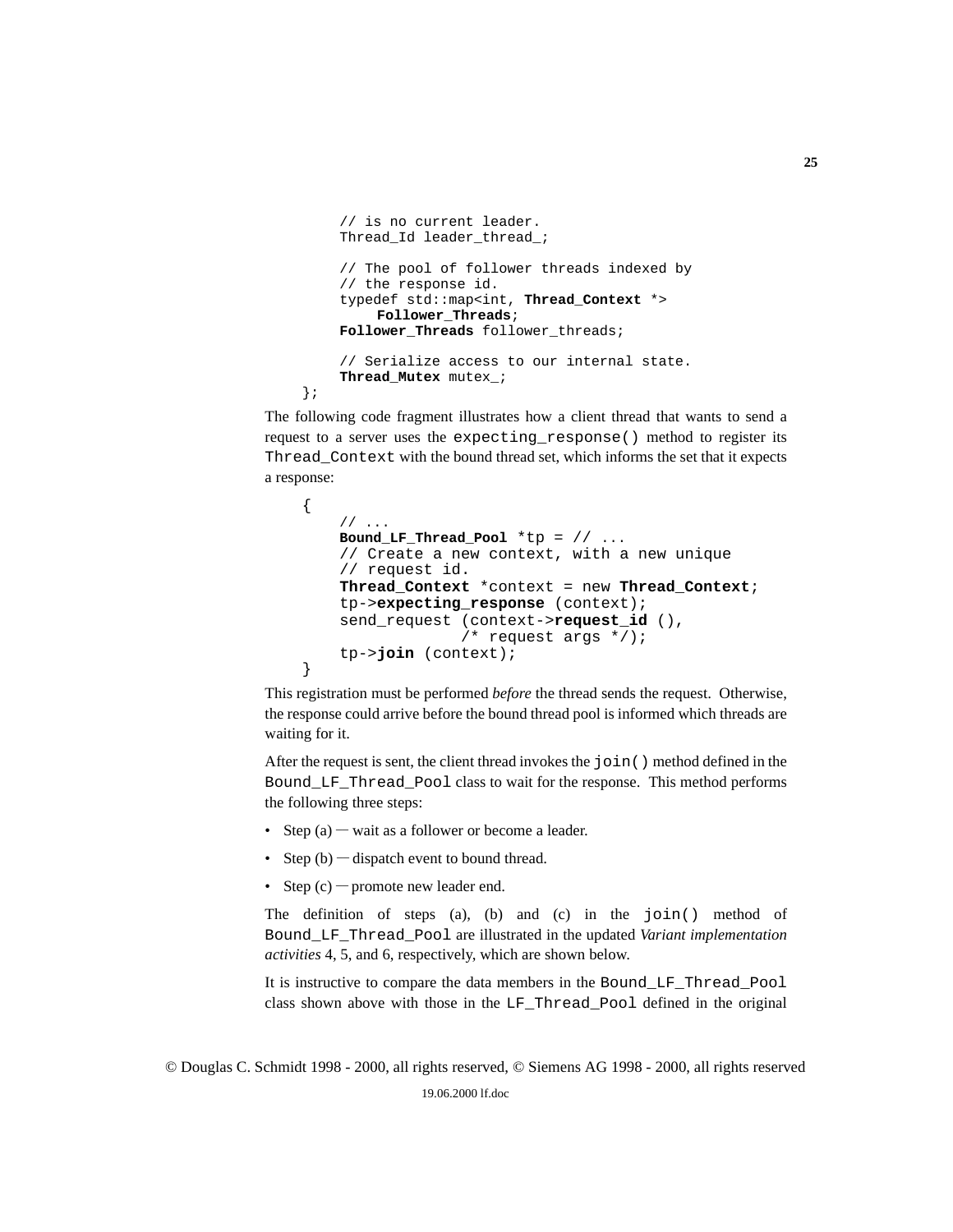*implementation activity* 3. The primary differences are that the pool of threads in the LF Thread Pool is *implicit*, namely, the queue of waiting threads blocked on its condition variable synchronizer. In contrast, the Bound\_LF\_Thread\_Pool contains an *explicit* pool of threads, represented by the Thread\_Context objects, and a multiplexed Reactor object. Thus, each follower thread can wait on a separate condition variable until they are promoted to become the leader thread or receive an event hand-off from the current leader.

4 *Implement a protocol to allow threads to initially join (and rejoin) the thread pool*. For bound thread/handle associations, the follower must first add its condition variable to the map in the thread pool and then call wait() on it. This allows the leader to use the Specific Notification pattern [Lea99a] to hand-off an event to a specific follower thread.

 $\hat{A}$  For example, our front-end communication servers must maintain a bound pool of follower threads, which is managed as follows:

```
int Bound_LF_Thread_Pool::join (Thread_Context *context) {
    // Step (a): wait as a follower or become a leader.
    // Use Scoped Locking idiom to acquire mutex
    // automatically in the constructor.
    Guard<Thread_Mutex> guard (mutex_);
    while (leader_thread_ != NO_CURRENT_LEADER
         && !context->response_received ()) {
         // There is a leader, wait as a follower...
        // Insert the context into the thread pool.
        int id = context->response_id ();
        follower_threads_[id] = context;
         // Go to sleep and release <mutex> atomically.
        context->condition ()->wait ();
         // The response has been received, so return.
         if (context->response_received ())
             return 0;
    }
    // There is no current leader, so become the leader.
    for (leader thread = Thread::self ();
         !context->response_received (); ) {
         // Leave monitor temporarily to allow other
         // follower threads to join the set.
        guard.release ();
         // Demultiplex and dispatch an event.
        if (reactor_->handle_events () == -1)
             return -1;
         // Reenter monitor.
        guard.acquire ();
         // ... more below ...
```
19.06.2000 lf.doc

ı

<sup>©</sup> Douglas C. Schmidt 1998 - 2000, all rights reserved, © Siemens AG 1998 - 2000, all rights reserved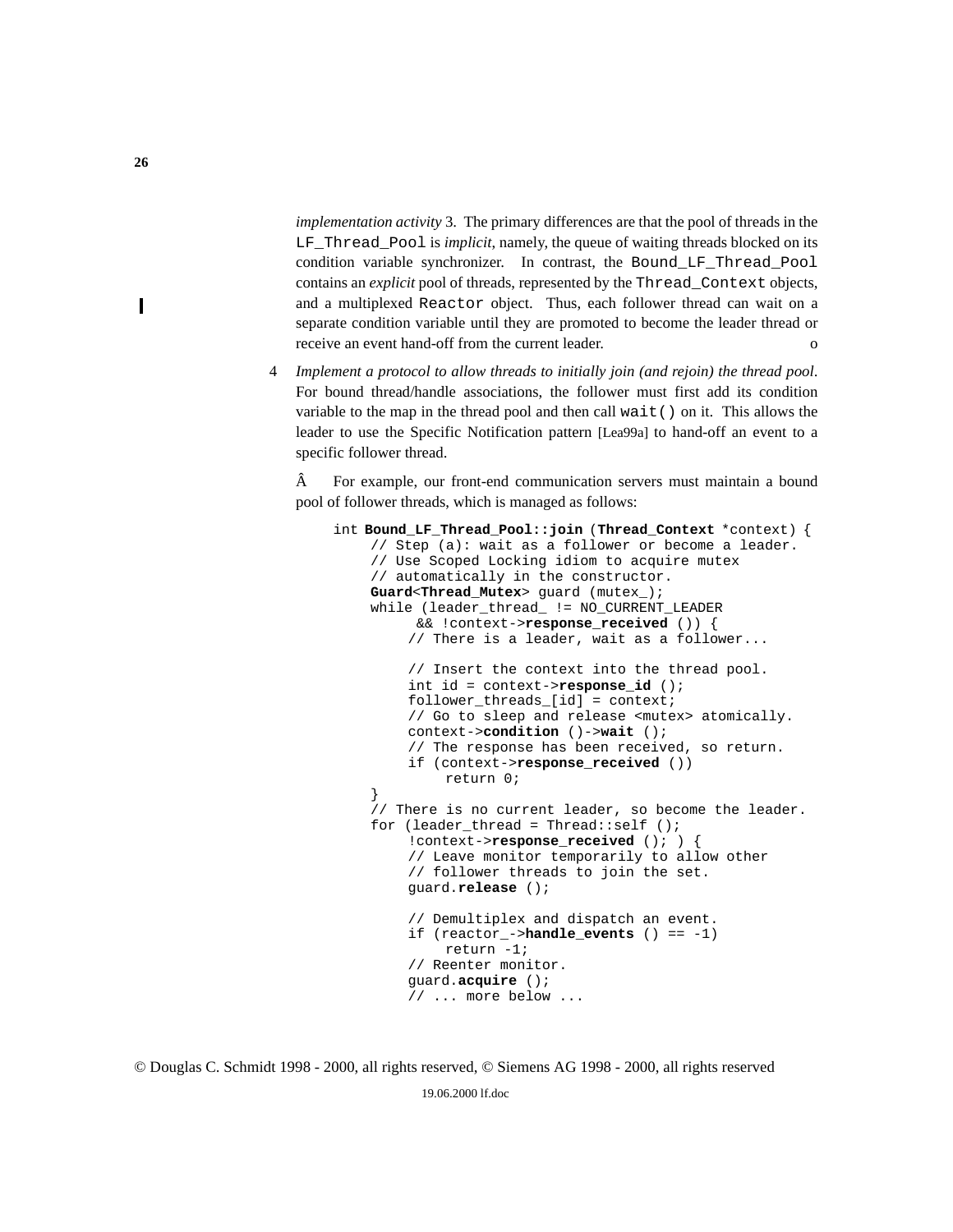After the thread is promoted to the leader role, the thread must perform all its I/O operations, waiting until its own event is received. In this case the Event Handler forwards the I/O event to the thread pool:

```
class Bound_LF_Event_Handler : public Event_Handler {
private:
    // Instance of a <Bound_LF_Thread_Pool>.
    Bound_LF_Thread_Pool *thread_pool_;
public:
    Bound_LF_Event_Handler (Bound_LF_Thread_Pool *tp)
         : thread_pool_ (tp) {}
    int handle_event (HANDLE h, Event_Type et) {
         thread_pool_->handle_event (h, et); }
};
```
Next, the thread pool can handle the event by parsing its header to determine the request id and processing the event as before:

```
int Bound_LF_Event_Handler::handle_event (HANDLE h,
                                        Event_Type) {
    // Step (b): dispatch event to bound thread.
    // Parse the response header and get the response id.
    int response_id = parse_header (h);
    // Find the correct thread.
    Follower::iterator i =
        follower_threads_.find (response_id);
    // We are only interested in the value of
    // the <key, value> pair of the STL map.
    Thread_Context *dest_context = (*i).second;
    follower_threads_.erase (i);
    // Leave monitor temporarily to allow other
    // follower threads to join the set.
    guard.release ();
    // Read response into an application buffer
    dest_context->read_response_body (h);
    // Reenter monitor.
    guard.acquire ();
    // Notify the condition variable to
    // wake up the waiting thread.
    dest_context->response_received (true);
    dest_context->condition ()->notify (); }
```
Application developers are responsible for implementing the parse\_header() and read\_response\_body() methods, which apply the Template Method pattern [GoF95].

**27**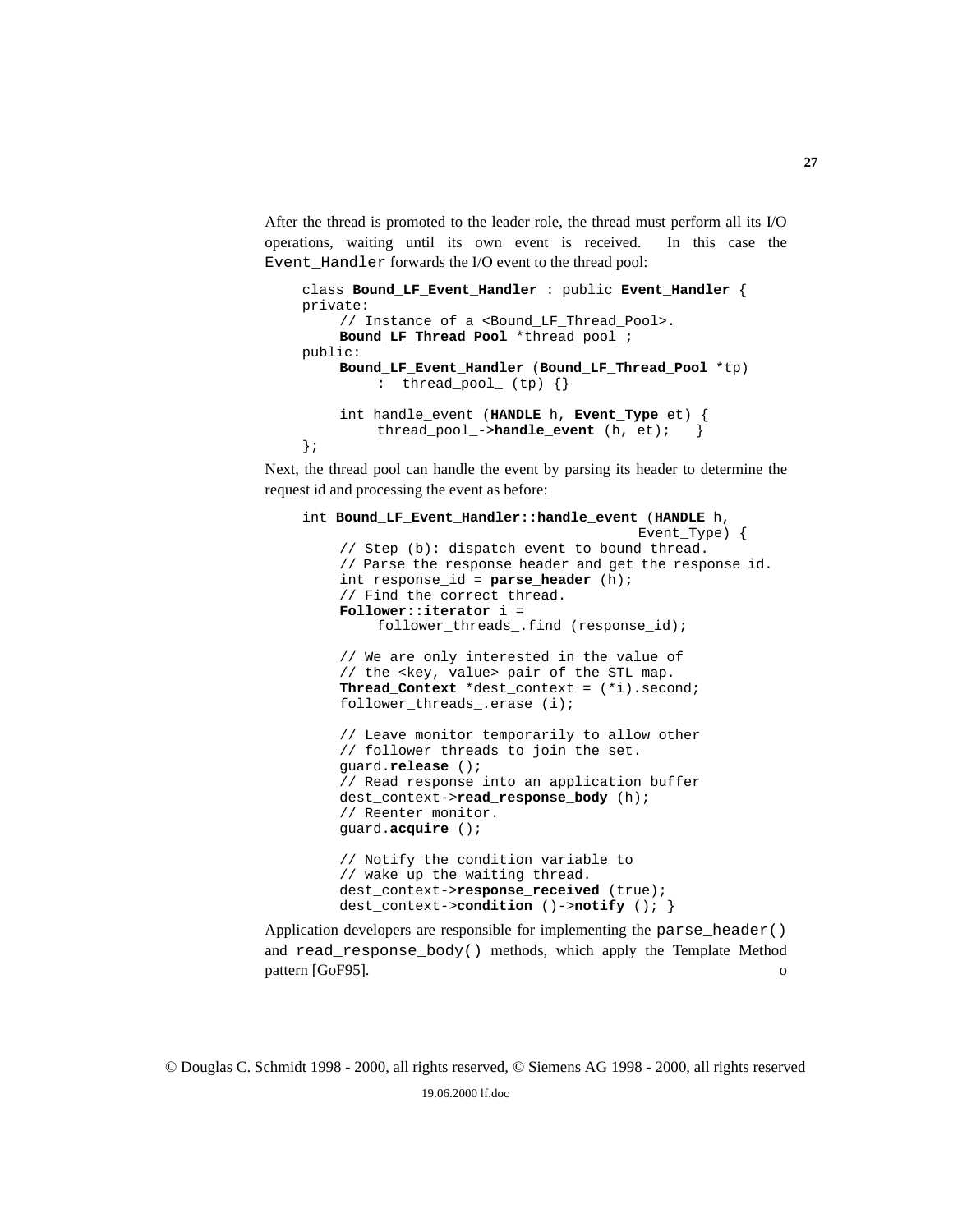- 5 *Implement the follower promotion protocol*. The following two protocols may be useful for bound handle/thread associations:
	- *FIFO order*. A straightforward protocol is to promote the follower threads in *firstin, first-out* (FIFO) order. This protocol can be implemented using a native operating system synchronization object, such as a semaphore, if it queues waiting threads in FIFO order. The benefits of the FIFO protocol for bound thread/handle associations are most apparent when the order of client requests matches the order of server responses. In this case, no unnecessary event hand-offs need be performed because the response will be handled by the leader, thereby minimizing context switching and synchronization overhead.

One drawback with the FIFO promotion protocol, however, is that the thread that is promoted next is the thread that has been waiting the *longest*, thereby minimizing CPU cache affinity [SKT96]. Thus, it is likely that state information, such as translation lookaside buffers, register windows, instructions, and data, residing within the CPU cache for this thread will have been flushed.

• *Specific order*. This ordering is common when implementing a bound thread pool, where it is necessary to hand-off events to a particular thread. In this case, the protocol implementation is more complex because it must maintain a collection of synchronizers.

ÂFor example, this protocol can be implemented as part of the Bound\_LF\_Thread\_Pool's join() method to promote a new leader, as follows:

```
int Bound_LF_Thread_Pool::join (Thread_Context *context)
{
    // ... details omitted ...
    // Step (c): Promote a new leader.
   Follower_Threads::iterator i =
        follower_threads_.begin ();
    if (i == follower_threads_.end ())
       return 0; // No followers, just return.
   Thread_Context *new_leader_context = (*i).second;
    leader_thread_ = NO_CURRENT_LEADER;
    // Remove this follower...
    follower_threads_.erase (i);
    // ... and wake it up as newly promoted leader.
   new_leader_context->condition ()->notify ();
} o
```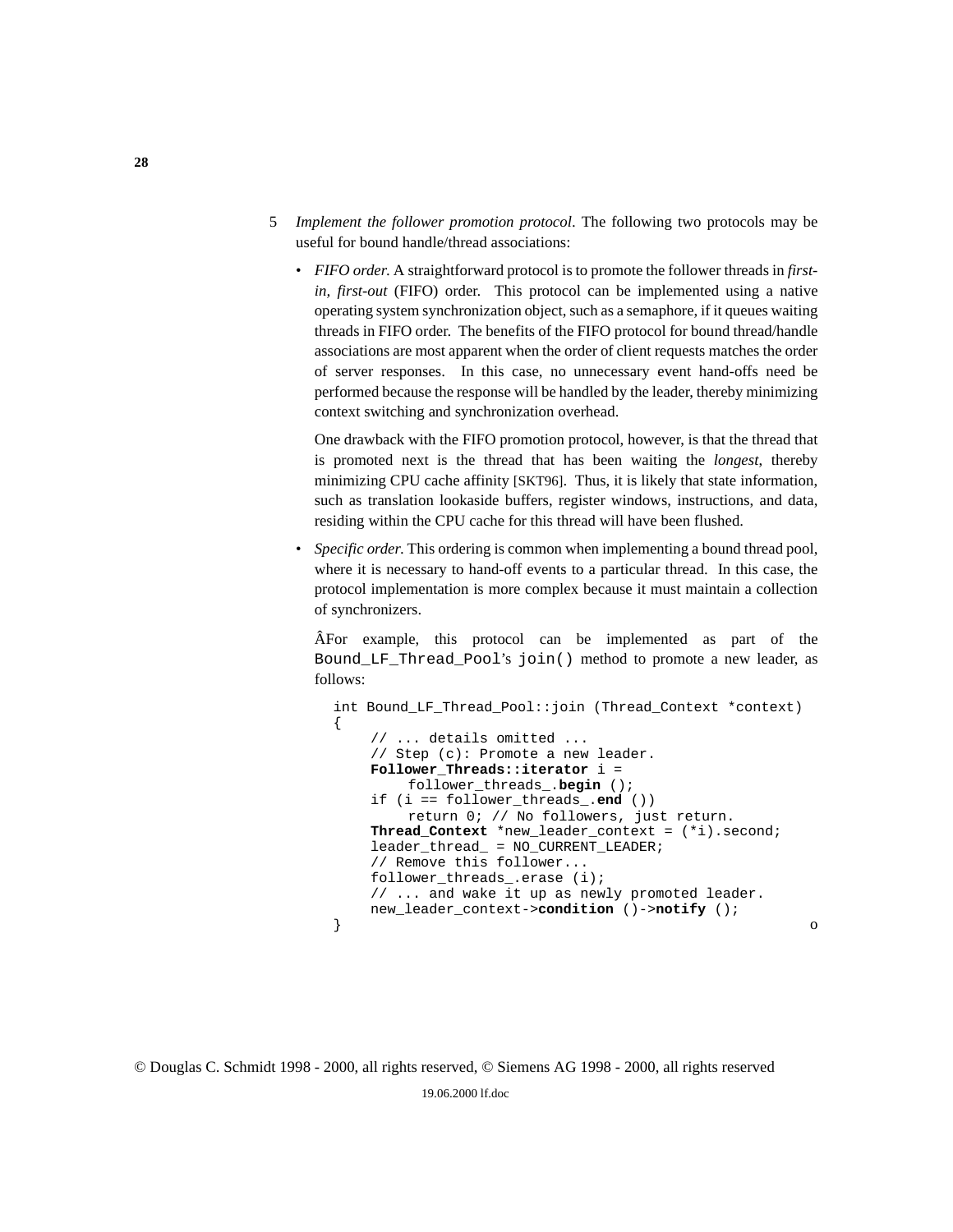7 *Implement the event hand-off mechanism*. Unbound handle/thread associations do not require event hand-offs between leader and follower threads. For bound handle/ thread associations, however, the leader thread must be prepared to hand-off an event to a designated follower thread. The Specific Notification pattern [Lea99a] can be used to implement this hand-off scheme. Each follower thread has its own synchronizer, such as a semaphore or condition variable, and a set of these synchronizers is maintained by the thread pool. When an event occurs, the leader thread can locate and use the appropriate synchronizer to notify a specific follower thread.

 $\hat{A}$  In our OLTP example, front-end communication servers can use the following protocol to hand-off an event to the thread designated to process the event:

```
int Bound_LF_Thread_Pool::join (Thread_Context *context) {
    // ... Follower code omitted ...
    // Step (b): dispatch event to bound thread.
    for (leader_thread_ = Thread::self ();
         !context->response_received (); ) {
         // ... Leader code omitted ...
         // Parse response header and get the response id.
         int response_id = parse_header (buffer);
         // Find the correct thread.
         Follower::iterator i =
             follower_threads_.find (response_id);
         // We are only interested in the value of
         // the <key, value> pair of the STL map.
         Thread_Context *dest_context = (*i).second;
         follower_threads_.erase (i);
         // Leave monitor temporarily to allow other
         // follower threads to join the set.
         guard.release ();
         // Read response into pre-allocated buffers.
         dest_context->read_response_body (handle);
         // Reenter monitor.
         guard.acquire ();
         // Notify the condition variable to
         // wake up the waiting thread.
         dest_context->response_received (true);
         dest_context->condition ()->notify ();
    }
}
```
© Douglas C. Schmidt 1998 - 2000, all rights reserved, © Siemens AG 1998 - 2000, all rights reserved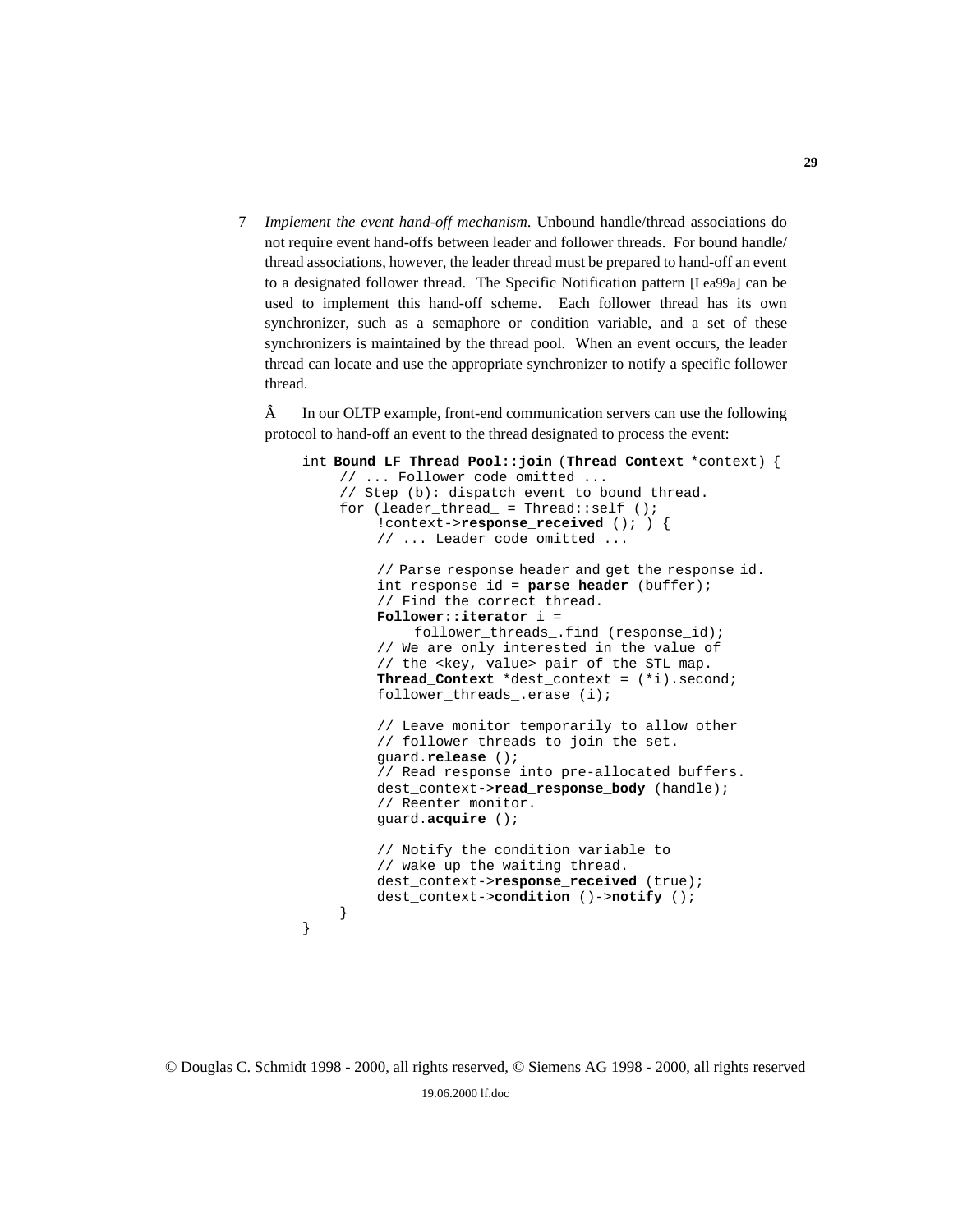## **Example Resolved** Our OLTP front-end communication servers can use the bound handle/thread association version of the Leader/Follower pattern to wait for both requests from remote clients and responses from back-end servers. The main() function implementation can be structured much like the back-end servers described in the original *Example Resolved* section. The main difference is that the front-end server threads use the Bound\_LF\_Thread\_Pool class rather than the LF\_Thread\_Pool class to bind threads to particular socket handles once they forward a request to a back-end server. Hence, each thread can wait on a condition variable until its response is received. After the response is received, the front-end server uses the request id to hand-off the response by locating the correct condition variable and notifying the designated waiting thread. This thread then wakes up and processes the response.

Using the Leader/Followers pattern is more scalable than simply blocking in a read() on the socket handle because the same socket handle can be shared between multiple front-end threads. This connection multiplexing conserves limited socket handle resources in the server. Moreover, if all threads are waiting for responses, the server will not dead-lock because it can use one of the waiting threads to process new incoming requests from remote clients. Avoiding deadlock is particularly important in multi-tier systems where servers callback to clients to obtain additional information, such as security certificates.

*Relaxing Serialization Constraints*. There are operating system platforms where multiple leader threads can wait on a handle set simultaneously. For example, the WaitForMultipleObjects() function on Win32 [Sol98] supports concurrent handle sets that allow a pool of threads to wait on the same set of handles concurrently. Thus, a thread pool designed using this function can take advantage of multi-processor hardware to handle other event concurrently while other threads wait for events.

On operating systems that support concurrent handle sets, the Leader/Followers pattern described in the *Implementation* section can overly restrict application concurrency because it serializes thread access to handle sets. To relax this serialization constrain, the following variations of the Leader/Followers pattern can be applied to allow multiple leader threads to be active simultaneously:

• *Leader/followers per multiple handle sets*. This variation applies the conventional Leader/Followers implementation to multiple handle sets separately. For instance, each thread is assigned a designated handle set. This variation is particularly useful in applications where multiple handle sets are available. However, this variant limits a thread to use a specific handle set.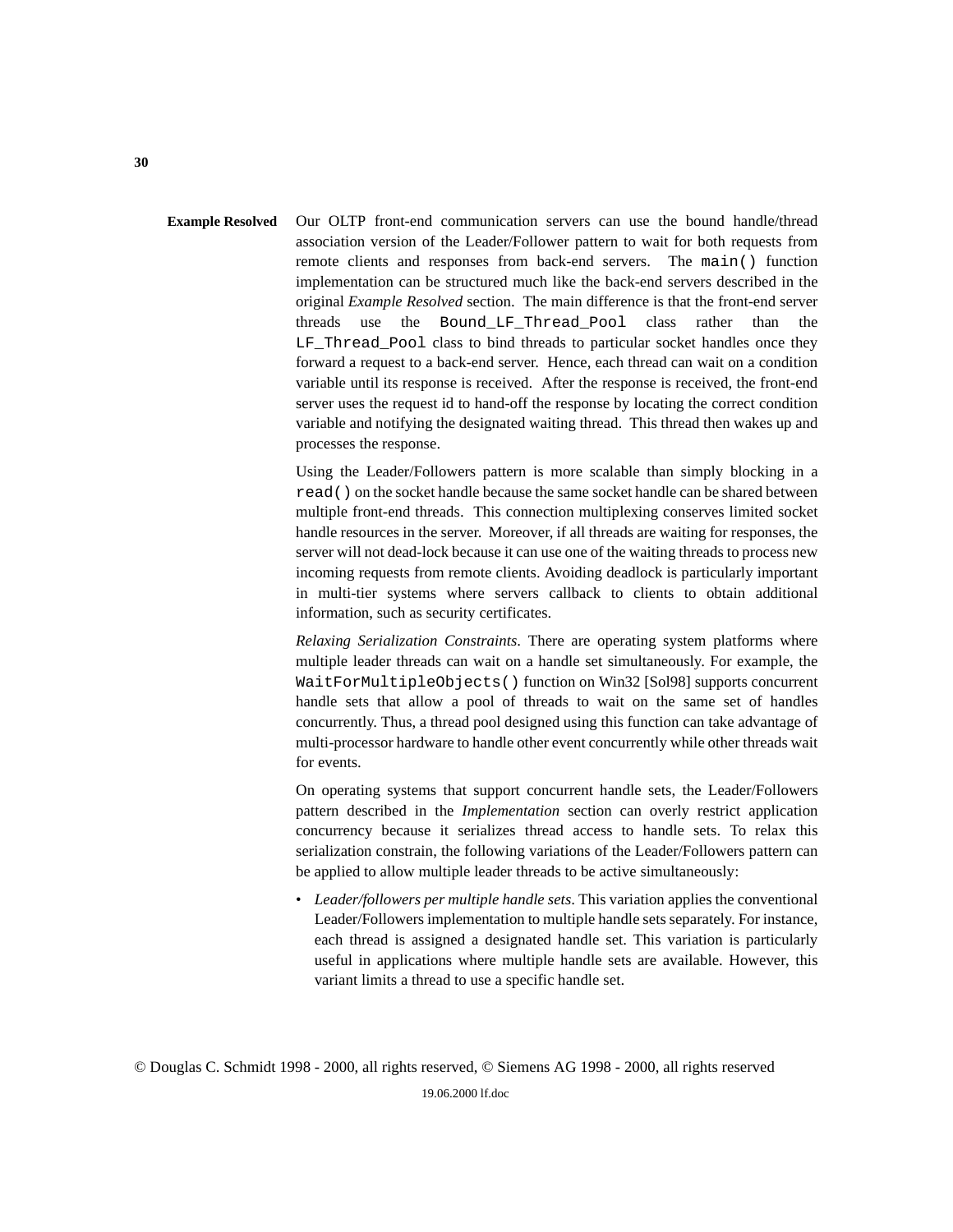• *Multiple leaders and multiple followers*. In this variation, the pattern is extended to support multiple simultaneous leader threads, where any of the leader threads can wait on any handle set. When a thread re-joins the read pool it checks if a leader is associated with every handle set already. If there is a handle set without a leader, the re-joining thread can become the leader of that handle set immediately.

*Hybrid Thread Associations.* Some applications use hybrid designs that implement both bound and unbound handle/thread associations simultaneously. Likewise, some handles in an application may have dedicated threads to handle certain events, whereas other handles can be processed by any thread. Thus, one variant of the Leader/Follower pattern uses its event hand-off mechanism to notify certain subsets of threads, according to the handle on which event activity occurs.

 $\hat{A}$  For example, the OLTP front-end communication server may have multiple threads using the Leader/Followers pattern to wait for new request events from clients. Likewise, it may also have threads waiting for responses to requests they invoked on back-end servers. In fact, threads play both roles over their lifetime, starting as threads that dispatch new incoming requests, then issuing requests to the back-end servers to satisfy the client application requirements, and finally waiting for responses to arrive from the back-end server.

*Hybrid Client/Servers*. In complex systems, where peer applications play both client and server roles, it is important that the communication infrastructure process incoming requests while waiting for one or more replies. Otherwise, the system can dead-lock because one client dedicates all its threads to block waiting for responses.

In this variant, the binding of threads and handles changes dynamically. For example, a thread may be unbound initially, yet while processing an incoming request the application discovers it requires a service provided by another peer in the distributed system. In this case, the unbound thread dispatches a new request while executing application code, effectively binding itself to the handle used to send the request. Later, when the response arrives and the thread completes the original request, it becomes unbound again.

*Alternative Event Sources and Sinks*. Consider a system where events are obtained not only through handles but also from other sources, such as shared memory or message queues. For example, in UNIX there are no event demultiplexing functions that can wait for I/O events, semaphore events, and/or message queue events simultaneously. However, a thread can either block waiting for one type of event at the same time. Thus, the Leader/Followers pattern can be extended to wait for more than one type of events simultaneously, as follows:

**31**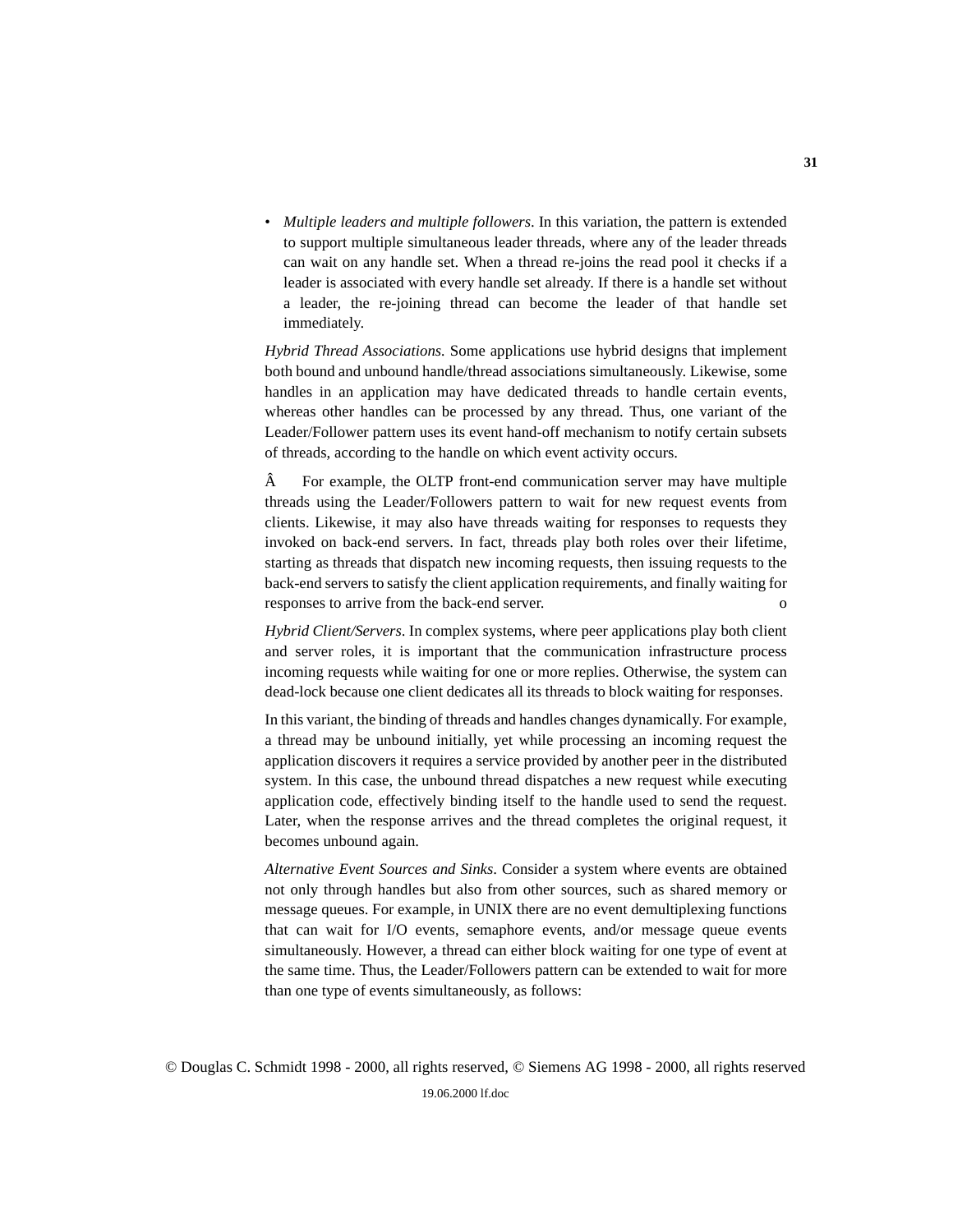- A leader thread is assigned to each source of events—as opposed to a single leader thread for the complete system.
- After the event is received, but before processing the event, a leader thread can select any follower thread to wait on this event source.

A drawback with this variant, however, is that the number of participating threads must always be greater than the number of event sources. Therefore, this approach may not scale well as the number of event sources grows.

**Known Uses ACE Thread Pool Reactor framework** [Sch97a]. The ACE framework provides an object-oriented framework implementation of the Leader/Followers pattern called the 'thread pool reactor' (ACE\_TP\_Reactor) that demultiplexes events to event handlers within a pool of threads. When using a thread pool reactor, an application pre-spawns a *fixed* number of threads. When these threads invoke the ACE TP Reactor's handle events() method, one thread will become the leader and wait for an event. Threads are considered unbound by the ACE thread pool reactor framework. Thus, after the leader thread detects the event, it promotes an arbitrary thread to become the next leader and then demultiplexes the event to its associated event handler.

> **CORBA ORBs and Web servers.** Many CORBA implementations, including Chorus COOL ORB [SMFG00] and TAO [SC99] use the Leaders/Followers pattern for both their client-side connection model and the server-side concurrency model. In addition, The JAWS Web server [HPS99] uses the Leader/Followers thread pool model for operating system platforms that do not allow multiple threads to simultaneously call  $accept()$  on a passive-mode socket handle.

> **Transaction monitors**. Popular transaction monitors, such as Tuxedo, operate traditionally on a per-process basis, for example, transactions are always associated with a process. Contemporary OLTP systems demand high-performance and scalability, however, and performing transactions on a per-process basis may fail to meet these requirements. Therefore, next-generation transaction services, such as implementations of the CORBA Transaction Service [OMG97b], employ bound Leader/Followers associations between threads and transactions.

> **Taxi stands**. The Leader/Followers pattern is used in everyday life to organize many airport taxi stands. In this use case, taxi cabs play the role of the 'threads,' with the first taxi cab in line being the *leader* and the remaining taxi cabs being the *followers*. Likewise, passengers arriving at the taxi stand constitute the events that must be demultiplexed to the cabs. In general, if any taxi cab can service any passenger, this scenario is equivalent to the *unbound* handle/thread association described in the main *Implementation* section. However, if only certain cabs can service certain passengers,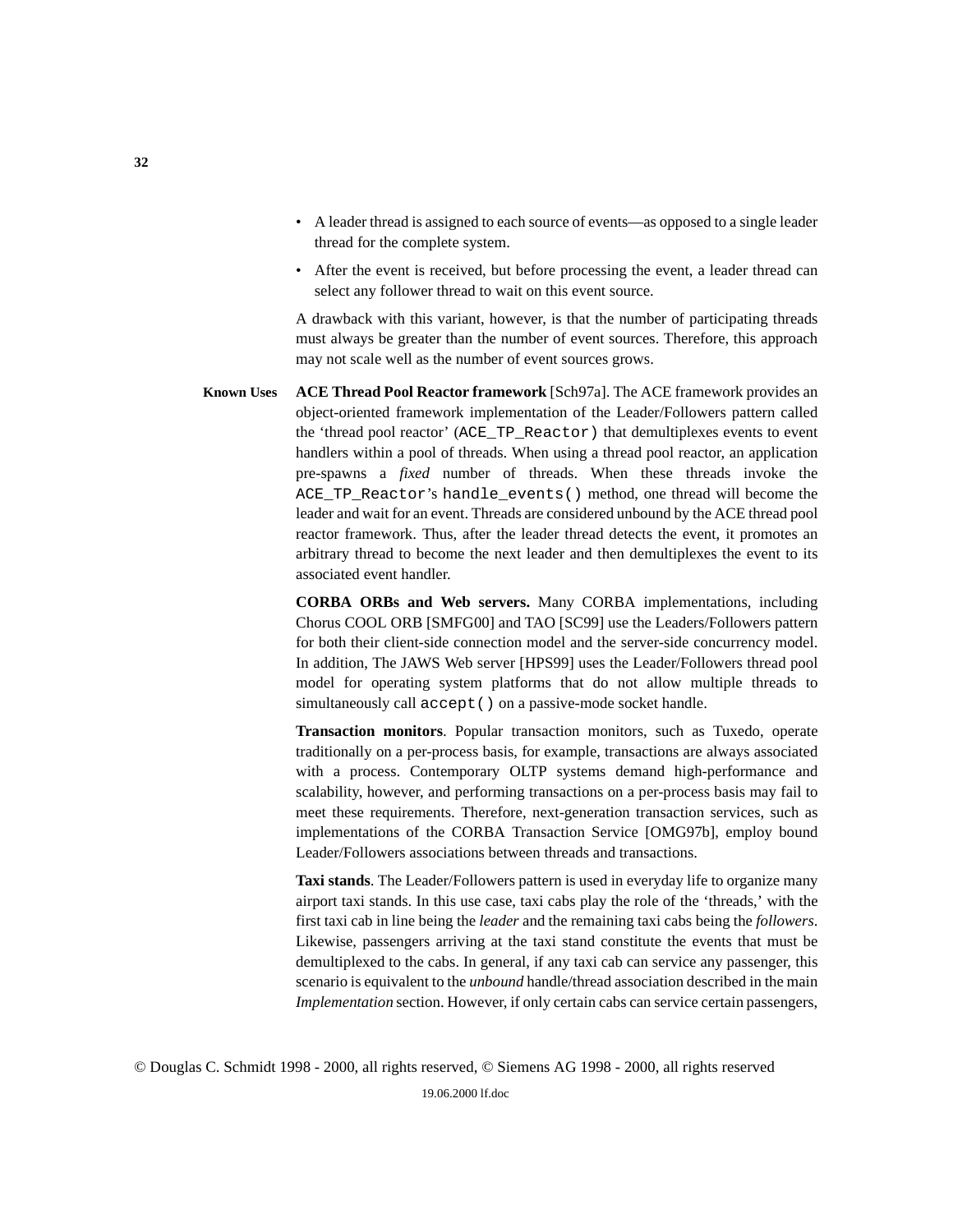this scenario is equivalent to the *bound* handle/thread association described in the *Variants* section.

**Consequences** The Leader/Followers pattern provides the following **benefits**:

*Performance enhancements*. Compared with the Half-Sync/Half-Reactive thread pool approach described in the *Example* section, the Leader/Followers pattern can improve performance as follows:

- It enhances CPU cache affinity and eliminates the need for dynamic allocation and data buffer sharing between threads. For example, a processing thread can read the request into buffer space allocated on its run-time stack or by using the Thread-Specific Storage pattern [POSA2] to allocate memory.
- It minimizes locking overhead by not exchanging data between threads, thereby reducing thread synchronization. In bound handle/thread associations, the leader thread demultiplexes the event to its event handler based on the value of the handle. The request event is then read from the handle by the follower thread processing the event. In unbound associations, the leader thread itself reads the request event from the handle and processes it.
- It can minimize priority inversion because no extra queueing is introduced in the server. When combined with real-time I/O subsystems [KSL99], the Leader/ Followers thread pool model can reduce sources of non-determinism in server request processing significantly.
- It does not require a context switch to handle each event, reducing the event dispatching latency. Note that promoting a follower thread to fulfill the leader role *does* require a context switch. If two events arrive simultaneously this increases the dispatching latency for the second event, but the performance is no worse than Half-Sync/Half-Reactive thread pool implementations.

*Programming simplicity*. The Leader/Follower pattern simplifies the programming of concurrency models where multiple threads can receive requests, process responses, and demultiplex connections using a shared handle set.

However, the Leader/Followers pattern has the following **liabilities**:

*Implementation complexity*. The advanced variants of the Leader/Followers pattern are harder to implement than Half-Sync/Half-Reactive thread pools. In particular, when used as a multi-threaded connection multiplexer, the Leader/Followers pattern must maintain a pool of follower threads waiting to process requests. This set must be updated when a follower thread is promoted to a leader and when a thread rejoins the pool of follower threads. All these operations can happen concurrently, in an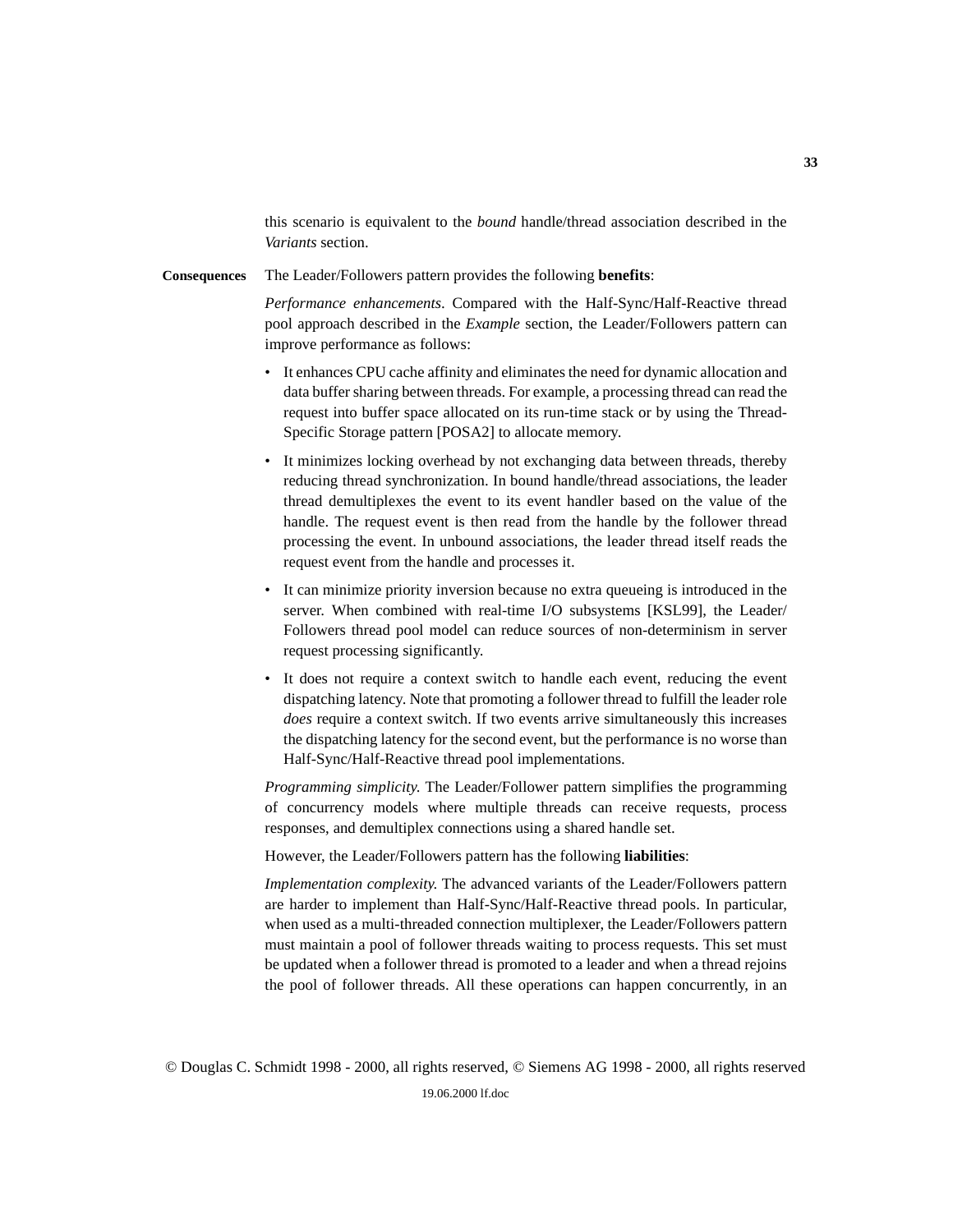unpredictable order. Thus, the Leader/Follower pattern implementation must be efficient, while ensuring operation atomicity.

*Lack of flexibility*. Thread pool models based on the Half-Sync/Half-Reactive variant of the Half-Sync/Half-Async pattern [POSA2] allow events in the queueing layer to be discarded or re-prioritized. Similarly, the system can maintain multiple separate queues serviced by threads at different priorities to reduce contention and priority inversion between events at different priorities. In the Leader/Followers model, however, it is harder to discard or reorder events because there is no explicit queue. One way to provide this functionality is to offer different levels of service by using multiple Leader/Followers groups in the application, each one serviced by threads at different priorities.

*Network I/O bottlenecks*. The Leader/Followers pattern, as described in the *Implementation* section, serializes processing by allowing only a single thread at a time to wait on the handle set. In some environments, this design could become a bottleneck because only one thread at a time can demultiplex I/O events. In practice, however, this may not be a problem because most of the I/O-intensive processing is performed by the operating system kernel. Thus, application-level I/O operations can be performed rapidly.

- **See Also** The Proactor pattern [POSA2] can be used as an alternative to the Leader/Followers pattern when an operating system supports asynchronous I/O efficiently and programmers are comfortable with the asynchronous inversion of control associated with this pattern. The Half-Sync/Half-Async [POSA2] and Active Object [POSA] patterns are alternatives to the Leader/Followers pattern when there are additional synchronization or ordering constraints that must be addressed before requests can be processed by threads in the pool. Moreover, these patterns may be necessary if event sources cannot be waited for by a single event demultiplexer.
- **Acknowledgement** Thanks to Hans Rohert for many excellent comments on this paper.

## **References**

| [BaLee98] | R.E. Barkley, T.P.Lee: A Heap-Based Callout Implementation to Meet Real-Time Needs,                                                                                                                               |
|-----------|-------------------------------------------------------------------------------------------------------------------------------------------------------------------------------------------------------------------|
|           | Proceedings of the USENIX Summer Conference, USENIX Association, pp. 213 - 222, June                                                                                                                              |
|           | 1998                                                                                                                                                                                                              |
| [BaMo98]  | G. Banga, J.C. Mogul: Scalable Kernel Performance for Internet Servers Under Realistic<br><i>Loads</i> , Proceedings of the USENIX 1998 Annual Technical Conference, USENIX, New<br>Orleans, Louisiana, June 1998 |

© Douglas C. Schmidt 1998 - 2000, all rights reserved, © Siemens AG 1998 - 2000, all rights reserved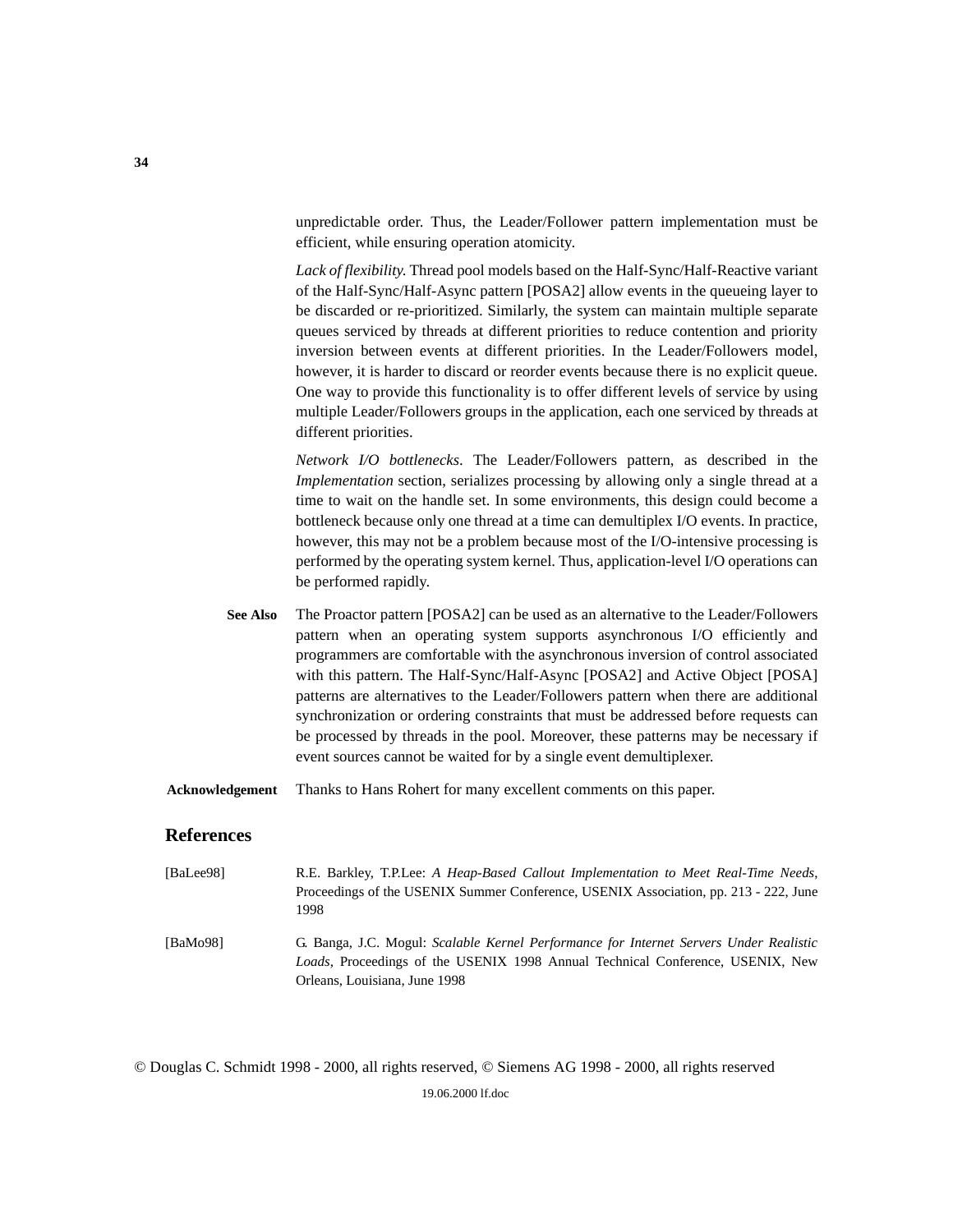| [GoF95]      | E. Gamma, R. Helm, R. Johnson, J. Vlissides: Design Patterns – Elements of Reusable Object-<br><i>Oriented Software, Addison-Wesley, 1995</i>                                                                                                                                                                                                                                                                                                                         |
|--------------|-----------------------------------------------------------------------------------------------------------------------------------------------------------------------------------------------------------------------------------------------------------------------------------------------------------------------------------------------------------------------------------------------------------------------------------------------------------------------|
| [HPS99]      | J.C. Hu, I. Pyarali, D.C. Schmidt: The Object-Oriented Design and Performance of JAWS: A<br>High-performance Web Server Optimized for High-speed Networks, Parallel and Distributed<br>Computing Practices Journal, special issue on Distributed Object-Oriented Systems, 1999                                                                                                                                                                                        |
| [HS98]       | J.C. Hu, D.C. Schmidt: JAWS: A Framework for High-performance Web Servers, Domain-<br>Specific Application Frameworks: Frameworks Experience by Industry, Wiley & Sons, 1999.<br>Eds: Mohamed Fayad and Ralph Johnson                                                                                                                                                                                                                                                 |
| [KSL99]      | F. Kuhns, D.C. Schmidt and D.L. Levine: The Design and Performance of a Real-time I/O<br>Subsystem, Proceedings of the IEEE Real-Time Technology and Applications Symposium,<br>IEEE, Vancouver, British Columbia, Canada, pp. 154 - 163, June 1999                                                                                                                                                                                                                   |
| [Lea $99a$ ] | D. Lea: Concurrent Programming in Java, Design Principles and Patterns, 2nd edition,<br>Addison-Wesley, 1999.                                                                                                                                                                                                                                                                                                                                                         |
| [Mes96]      | G. Meszaros: A Pattern Language for Improving the Capacity of Reactive Systems, in<br>[PLoPD2], 1996                                                                                                                                                                                                                                                                                                                                                                  |
| [OMG97b]     | Object Management Group: CORBA Services - Transactions Service, TC Document formal/<br>97-12-17, 1997                                                                                                                                                                                                                                                                                                                                                                 |
| [PLoPD3]     | R.C. Martin, D. Riehle, F. Buschmann (Eds.): Pattern Languages of Program Design 3,<br>Addison-Wesley, 1997 (a book publishing selected papers from the Third International<br>Conference on Pattern Languages of Programming, Monticello, Illinois, USA, 1996, the First<br>European Conference on Pattern Languages of Programming, Irsee, Bavaria, Germany, 1996,<br>and the Telecommunication Pattern Workshop at OOPSLA '96, San Jose, California, USA,<br>1996) |
| [POSA2]      | D. Schmidt, M. Stal, H. Rohnert, F. Buschmann: <i>Pattern-Oriented Software Architecture</i> —<br>Concurrent and Networked Objects, John Wiley and Sons, 2000                                                                                                                                                                                                                                                                                                         |
| [Pree95]     | W. Pree: Design Patterns for Object-Oriented Software Development, Addison-Wesley, 1995                                                                                                                                                                                                                                                                                                                                                                               |
| $[PRS+99]$   | I. Pyarali, C. O'Ryan, D.C. Schmidt, N. Wang, V. Kachroo, A. Gokhale: Applying<br>Optimization Patterns to the Design of Real-Time ORBs, Proceedings of the 5 <sup>th</sup> conference on<br>Object-Oriented Technologies and Systems, San Diego, CA, USENIX, 1999                                                                                                                                                                                                    |
| [Rago93]     | S. Rago: UNIX System V Network Programming, Addison-Wesley, 1993.                                                                                                                                                                                                                                                                                                                                                                                                     |
| $[$ [SC99]]  | D.C. Schmidt, C. Cleeland: Applying Patterns to Develop Extensible ORB Middleware, IEEE<br>Communications Magazine Special Issue on Design Patterns, April, 1999.                                                                                                                                                                                                                                                                                                     |
|              |                                                                                                                                                                                                                                                                                                                                                                                                                                                                       |

© Douglas C. Schmidt 1998 - 2000, all rights reserved, © Siemens AG 1998 - 2000, all rights reserved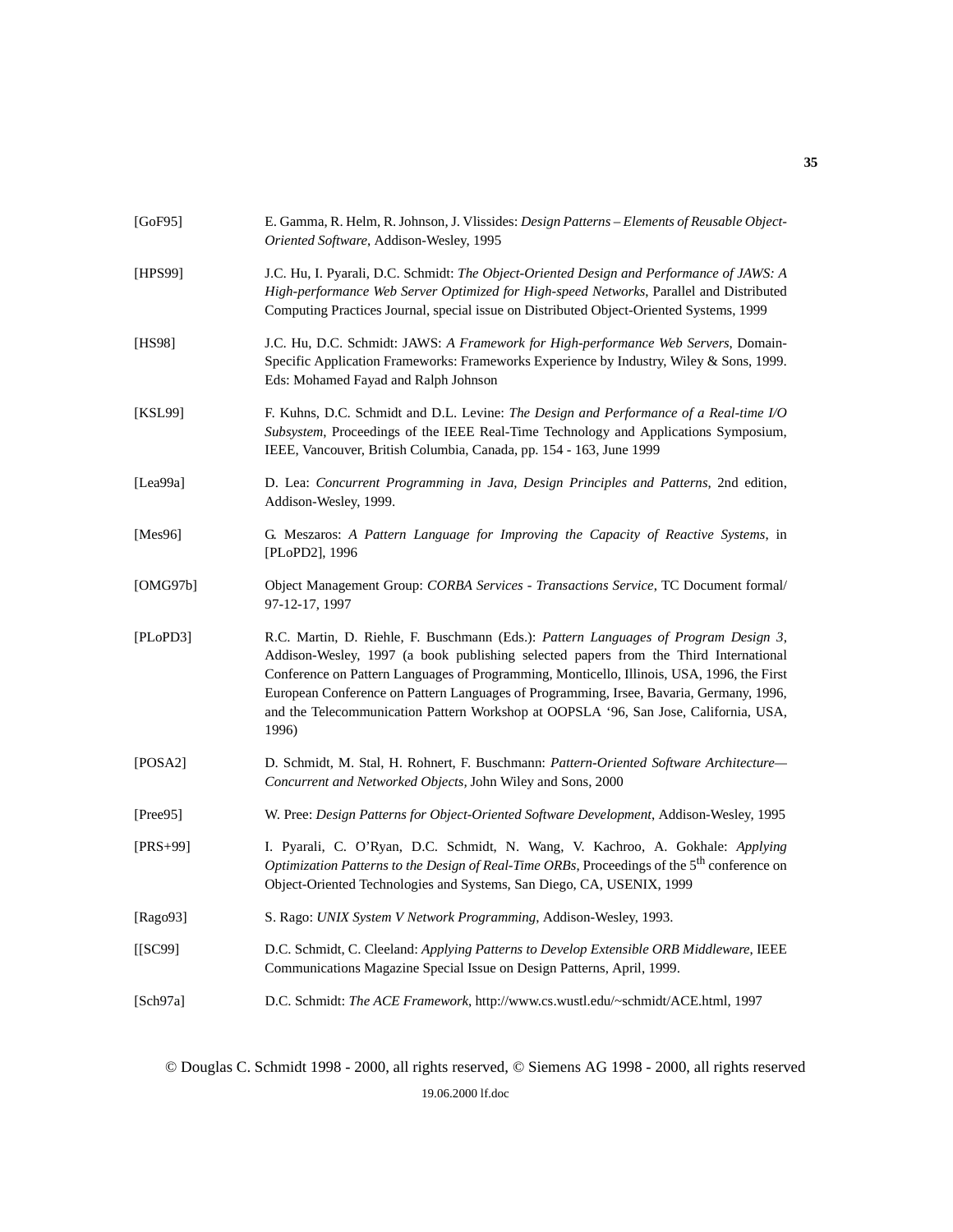| [SKT96]  | J.D. Salehi, J.F. Kurose, D. Towsley: The Effetiveness of Affinity-Based Scheduling in<br><i>Multiprocessor Nertworks, IEEE INFOCOM, IEEE Computer Society Press, March, 1996</i>                                                                                                                                        |  |
|----------|--------------------------------------------------------------------------------------------------------------------------------------------------------------------------------------------------------------------------------------------------------------------------------------------------------------------------|--|
| [SMFG00] | D.C. Schmidt, S. Mungee, S. Flores-Gaitan, A. Gokhale: Software Architectures for Reducing<br>Priority Inversion and Non-determinism in Real-time Object Request Brokers, Journal of Real-<br>time Systems, special issue on Real-time Computing in the Age of the Web and the Internet,<br>Ed.: A. Stoyen, Kluwer, 2000 |  |
| [Sol98]  | D.A. Solomon: Inside Windows NT, 2 <sup>nd</sup> Edition, Microsoft Press, 1998                                                                                                                                                                                                                                          |  |
| [Ste97]  | W.R. Stevens: Unix Network Programming, Second Edition, Prentice Hall, 1997                                                                                                                                                                                                                                              |  |